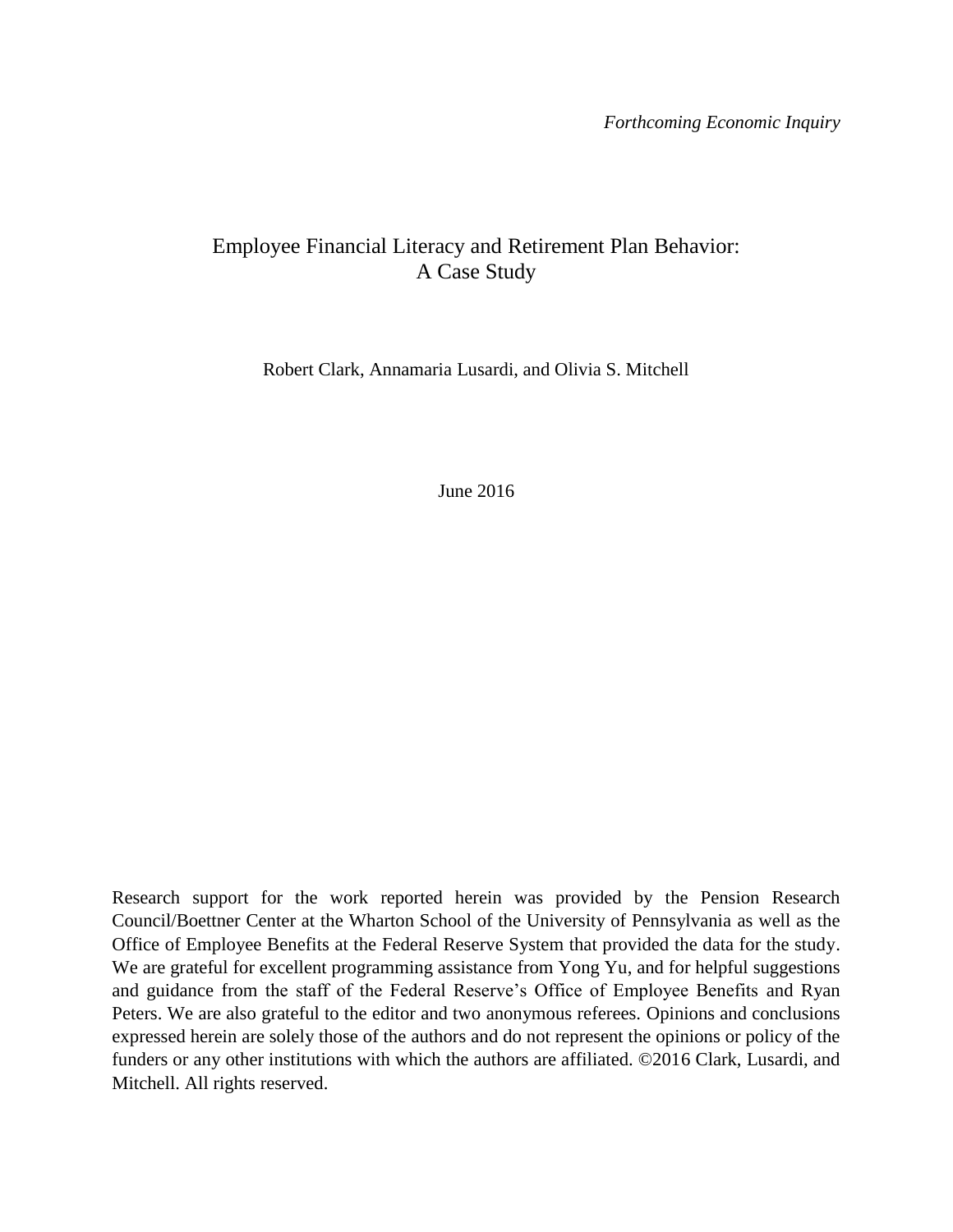## Employee Financial Literacy and Retirement Plan Behavior: A Case Study

#### Robert Clark, Annamaria Lusardi, and Olivia S. Mitchell

#### *Abstract*

This paper uses administrative data on all active employees of the Federal Reserve System to examine participation in and contributions to the Thrift Saving Plan, the System's defined contribution (DC) plan. We link to administrative records a unique employee survey of economic/demographic factors including a set of financial literacy questions. Not surprisingly, Federal Reserve employees are substantially more financially literate than the population at large. Most importantly, financially savvy employees are also most likely to participate in their DC plan. Sophisticated workers contribute three percentage points more of their earnings to the DC plan than do the less knowledgeable, and they hold more equity in their pension accounts. We examine changes in employee plan behavior one year after employees completed a Learning Module about retirement planning, and we compare it to baseline patterns. We find that those employees who completed the Learning Module were more likely to start contributing and less likely to have stopped contributing to the DC plan post-survey. In sum, employer-provided learning programs are shown to significantly impact employee retirement saving decisions and consistent with a lot of other research, higher levels of financial literacy is found to have a beneficial impact on retirement saving patterns.

#### **Robert Clark**

Poole College of Management, Box 7229 NC State University Raleigh, NC 27696 e-mail: [robert\\_clark@ncsu.edu](mailto:robert_clark@ncsu.edu)

#### **Annamaria Lusardi**

The George Washington University School of Business 2201 G Street, Suite 450E, Duquès Hall Washington, DC 20052 e-mail: [alusardi@gwu.edu](mailto:alusardi@gwu.edu)

#### **Olivia S. Mitchell**

Wharton School, University of Pennsylvania 3620 Locust Walk, 3000 SH-DH Philadelphia, PA 19104 e-mail: [mitchelo@wharton.upenn.edu](mailto:mitchelo@wharton.upenn.edu)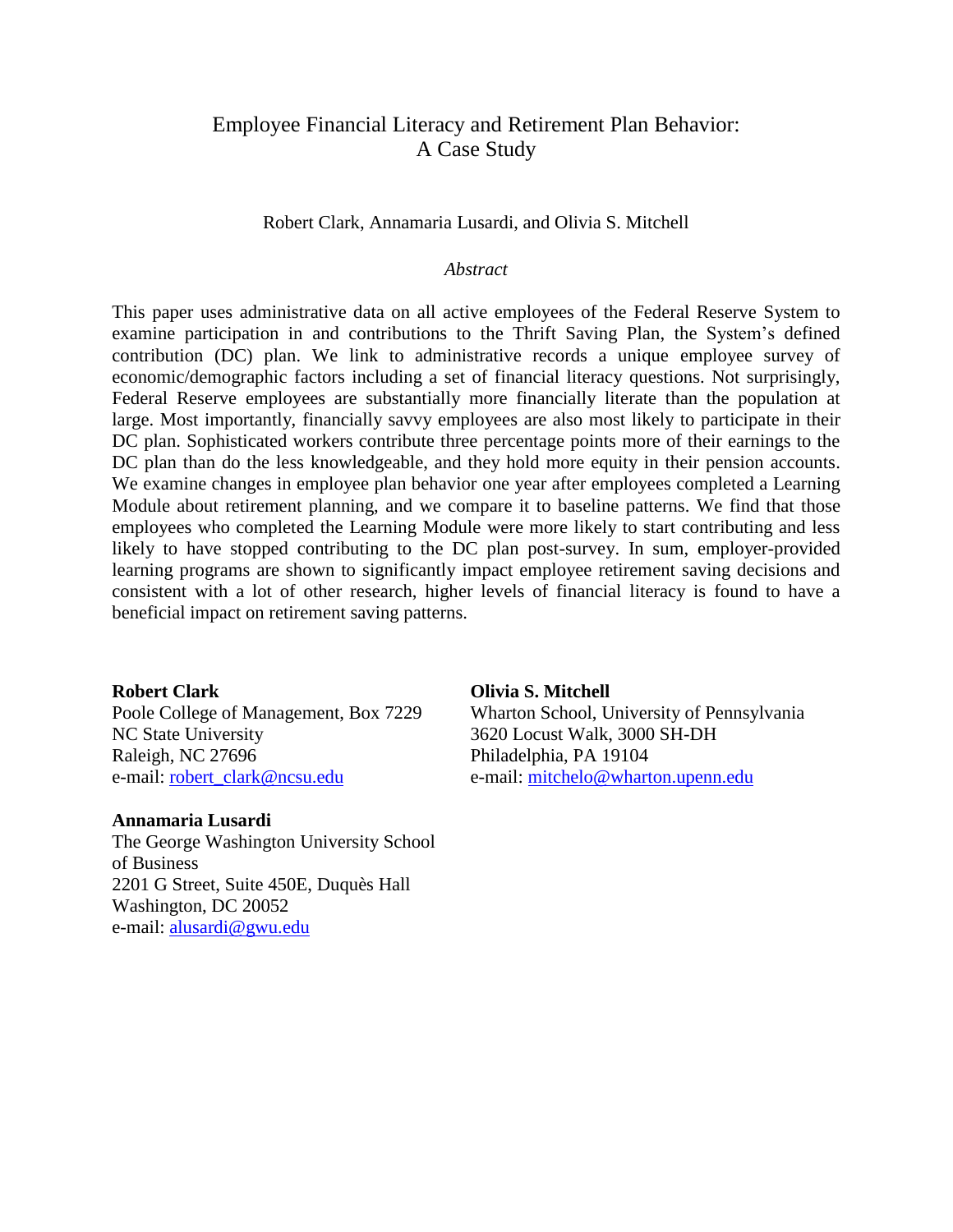## Employee Financial Literacy and Retirement Plan Behavior: A Case Study

Robert Clark, Annamaria Lusardi, and Olivia S. Mitchell

Employers offer pension plans in the workplace to attract, retain, motivate, and ultimately retire their employees. Nevertheless, many workers are quite uninformed about financial matters, both in the United States and around the world (Lusardi and Mitchell, 2014). Unless employees understand their plans and the incentives imbedded in them, they are unlikely to value them, save, invest, and manage their retirement portfolios appropriately. For this reason, employers have an interest in providing financial education to help workers better understand and make better decisions about their retirement savings.

Previous evidence has shown that workplace-based financial education programs can be beneficial. For instance Allen et al. (2016) assessed employer-provided retirement seminars and showed that these seminars boosted financial literacy and influenced people's ability to plan for retirement.<sup>1</sup> In our previous research (Clark, Lusardi and Mitchell, 2016; Lusardi, Michaud and Mitchell, 2016 forthcoming), we examined whether financial literacy is linked to investment returns and we found that more financially literate employees are better investors. Moreover the higher returns earned by the more financially savvy are an important contributor to household wealth inequality.

 $\overline{a}$ 

<sup>&</sup>lt;sup>1</sup>Other studies on workplace financial education programs include Bernheim and Garrett (2003); Bayer, Bernheim, and Sholz (2009); Clark, d'Ambrosio, McDermed, and Sawant (2006); and Clark, Morrill, and Allen (2012a, b; 2014). Clark and Lusardi (2012) examine the business case for such programs and present best practices used in employer-provided programs. For recent reviews, see Lusardi and Mitchell (2007, 2014, 2015).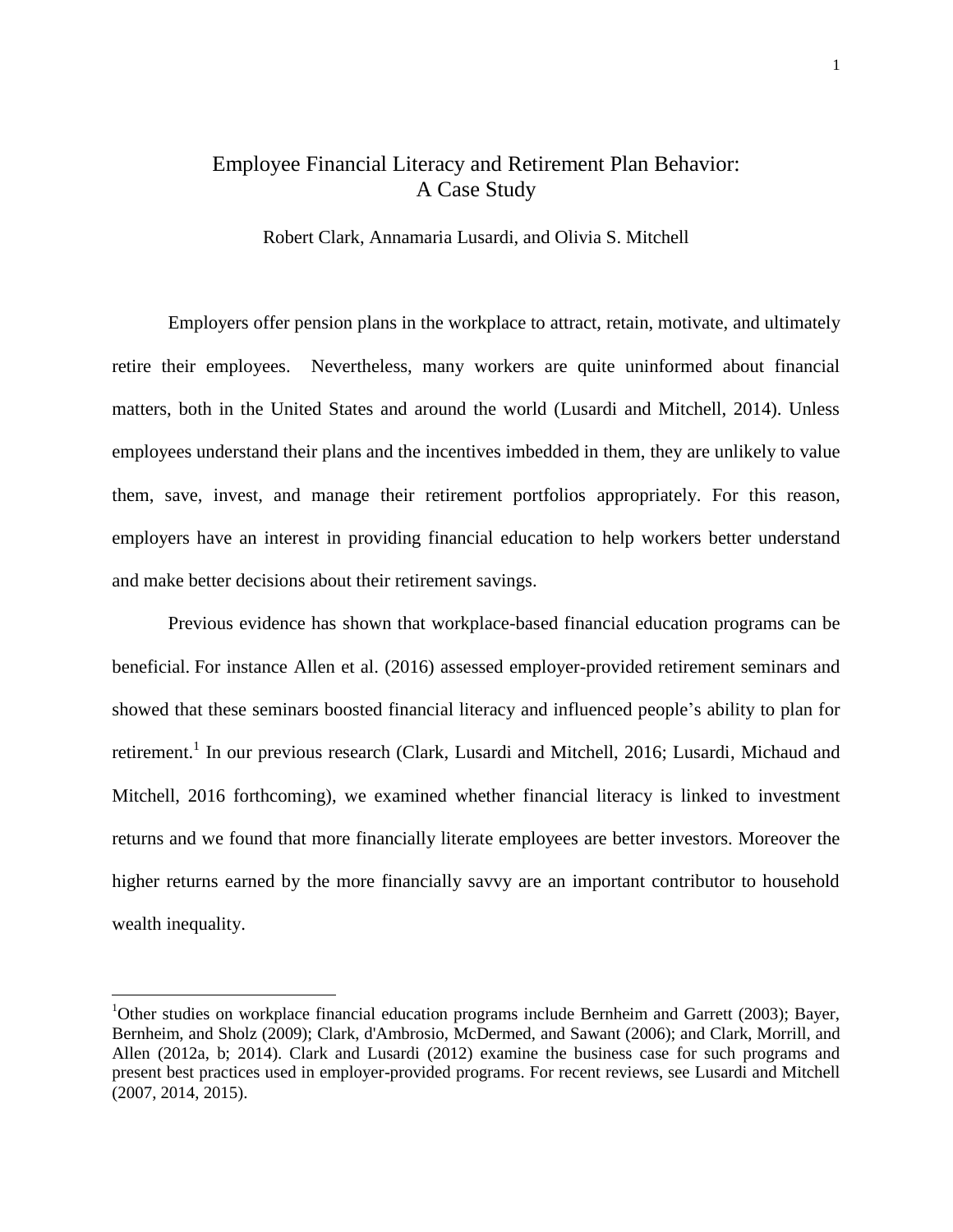Nevertheless, few studies to date have focused on how employer-provided learning modules can shape pension plan participation, contributions, and investment patterns. Below, we use a unique dataset on employees of the US Federal Reserve (FR) System provided by the Office of Employee Benefits of the Federal Reserve System (OEB). These data were collected in connection with an on-line employer-provided educational module (hereafter, the Learning Module), which included a survey inquiring about FR employees' financial literacy. The linked data allow us to study the saving and investment patterns of the more- versus less-financially literate segments of employees who were offered the opportunity to save in a defined contribution (DC) plan. Specifically, we combine administrative records with a survey evaluating workers' financial knowledge. With these data, we can examine whether financial literacy is associated with higher participation and contribution rates in the employer plan. We also evaluate, for those who participate in the program, whether financial literacy influences saving responses after exposure to a learning module.

As one might expect, we find that FR employees perform better on the financial literacy survey compared to average Americans, and they also save at substantially higher rates. As in other studies, marital status, salary, tenure, and financial literacy are all associated with greater plan participation, and DC contribution levels are influenced by workers' age, salary, and financial literacy. We also find that more financially knowledgeable employees are much more likely to participate in their retirement saving plan, contribute a higher percentage of their salaries, and hold more equity in their DC retirement accounts. While this correlation is not definitively causal, we present some results suggesting that the relationships are real and not merely associations.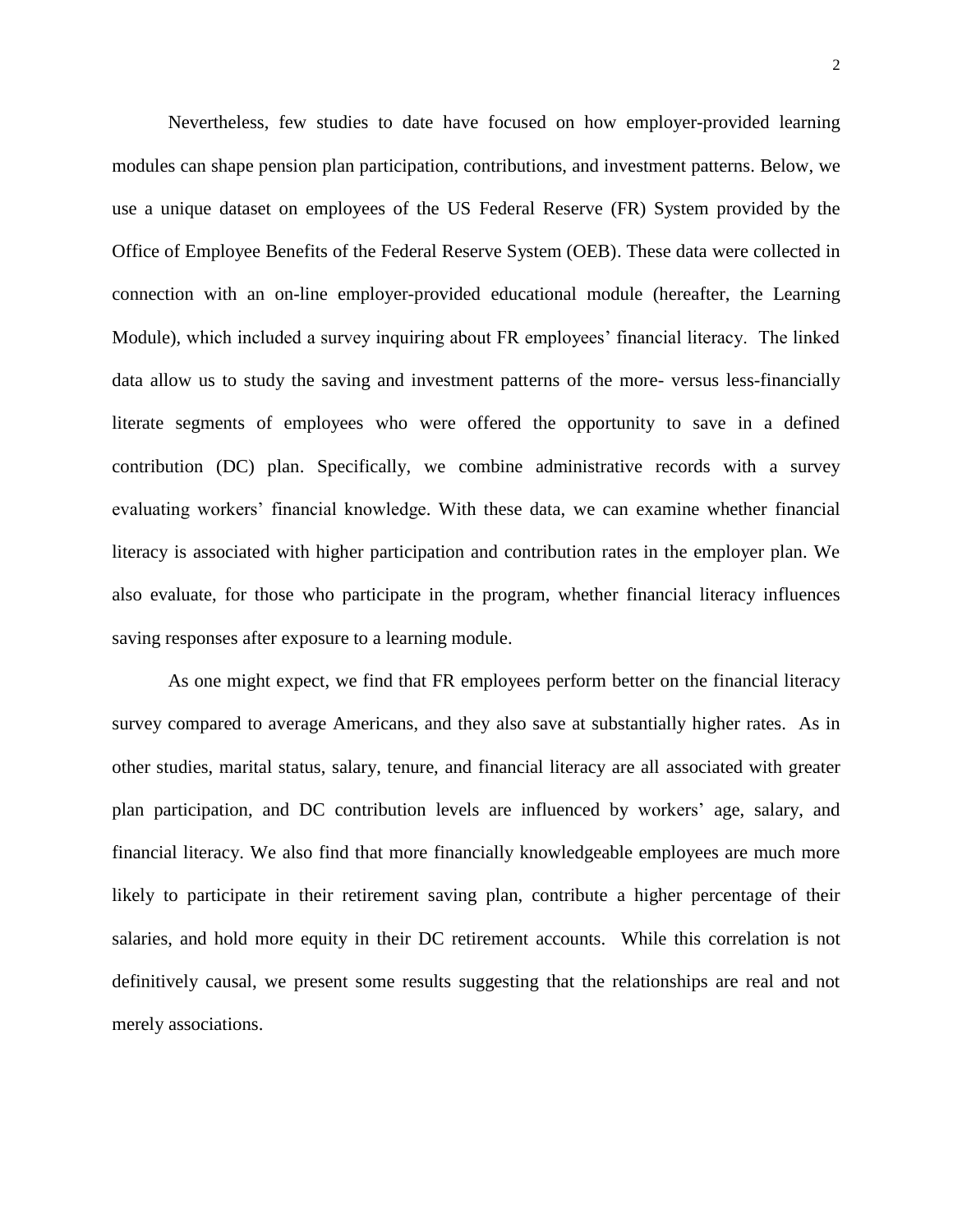An important contribution of this research is that we show that participation in the Learning Module had large and significant effects on the retirement saving decisions of FR employees. Of those not participating in the retirement savings plan at baseline, employees who took the Learning Module had a 4.6 probability of starting to contribute post-Module, or 40 percent higher than their counterparts. Of those who stopped participation, those who took the Module had a 3.8 percentage point change of stopping contributions, or half that of their counterparts. We also find that those who took the Module contributed 1.0 percent more of their salaries post-Module, for an improvement of 12 percent, and they boosted their equity share by 3.7 percentage points (compared to a baseline of 57.2 percent, or a 6.5 percent change). When we attenuate potential sample selection issues using inverse propensity weighting, the increases in contributions and equity shares are even larger. Those taking the Module contributed 11 percent of their salaries, more than doubling their pre-Module rates, and increased their equity share by 6.3 percentage points, for an 11 percent change. To summarize, the employer did have a positive impact on participation, contributions, and allocation to riskier assets as a result of implementing the Learning Module.

#### **Data and Methods**

For this case study of FR employees, we focus on three measures of pension plan behavior: participation in the DC plan, the percent of salary contributed by those making contributions, and portfolio allocations by plan participants. All FR employees are covered by a relatively generous defined benefit (DB) plan and Social Security. In addition, the FR System offers its employees the opportunity to participate in a DC plan. The investment menu includes stock and bond index funds, lifestyle funds (conservative, moderate, aggressive), international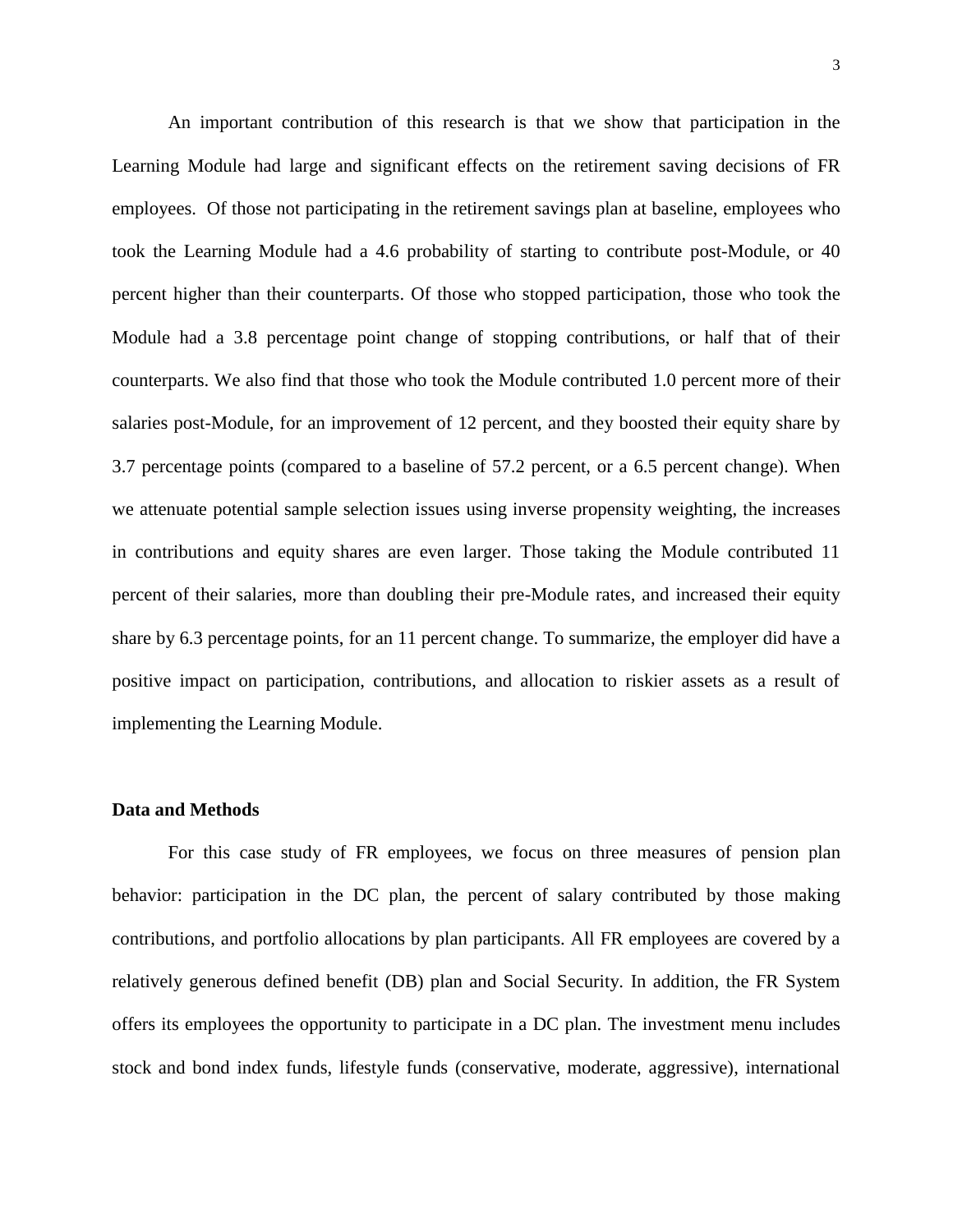and emerging market funds, and a real estate fund. Approximately 84 percent of the employees studied contributed to the DC plan.<sup>2</sup>

Anonymized pension plan data were drawn from administrative records for over 21,000 FR employees across the U.S., as of September 2013. The items provided included each employee's contribution rates and investment allocations, as well as other items including sex, age, marital status, job tenure, salary, and DC plan balance. In October 2013, we also fielded an internet survey on financial knowledge, enabling us to link survey responses to the administrative data. Subsequently the employer released to its workforce a Learning Module on the DC plan benefit offerings.<sup>3</sup> The goal for this Learning Module was to help workers assess their retirement spending needs; learn how Social Security and personal savings as well as the employer's retirement offerings interacted; and evaluate their DC plan savings. Below, we use the merged dataset to estimate empirical relationships between financial literacy, DC pension contributions, and investment allocations. We were granted access to similar administrative records in 2014, which allowed us to measure changes in retirement plan participation and contribution rates for those who participated in the Learning Module compared to those who did not. Thus, a distinguishing feature of this paper is our ability to use administrative records to track actual behavioral changes before and after participation in the Learning Module, conditioned on financial literacy levels for those taking the survey. We were not able to randomize who was exposed to the Learning Module, yet our empirical work seeks to address potential selection issues to the extent possible.

#### **Measuring Financial Literacy**

 $\overline{a}$ 

 $2^2$  See also Clark, Lusardi and Mitchell (2014, 2016).

 $3$  For additional detail on implementation see Clark, Lusardi, and Mitchell (2014).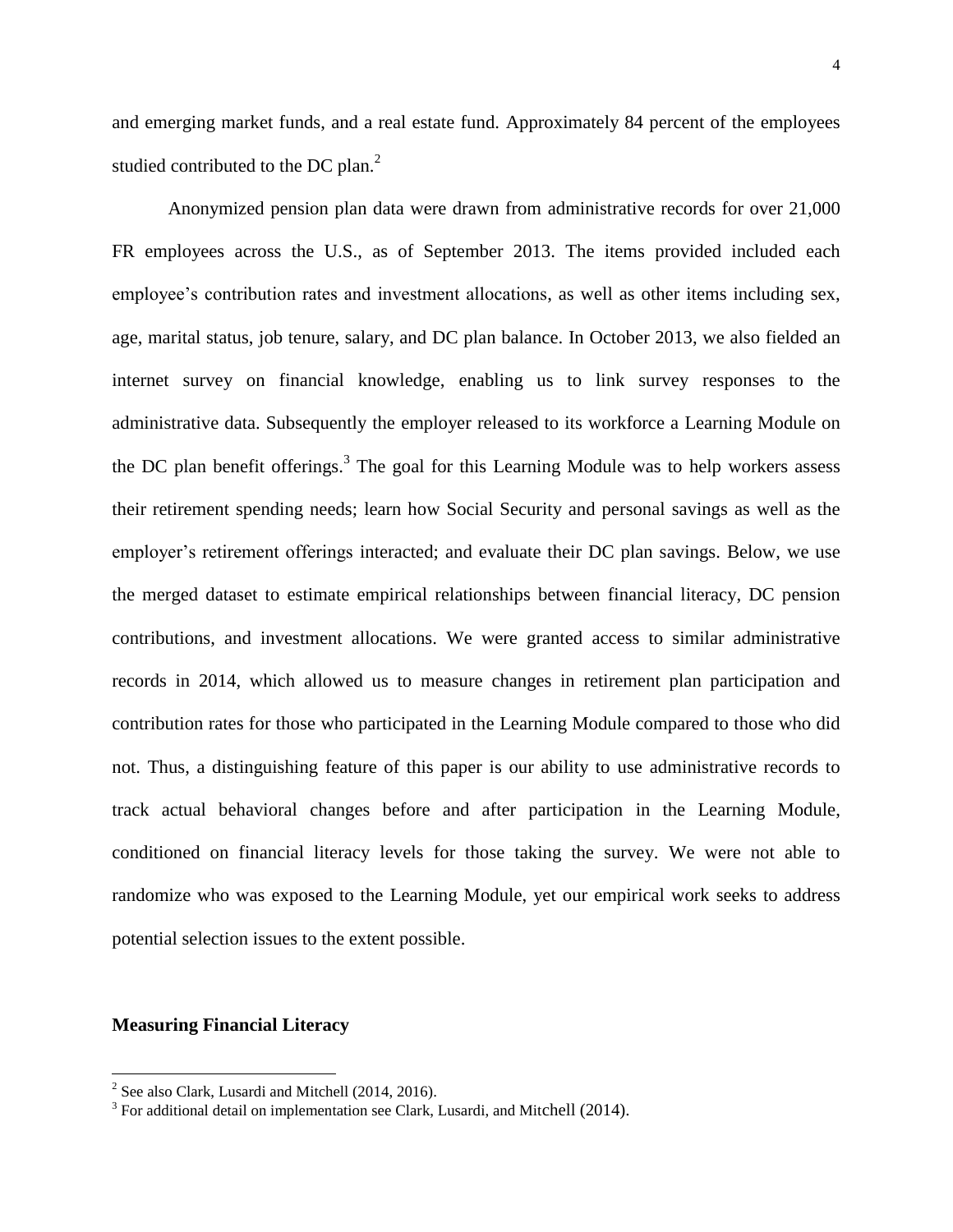With our input, the OEB designed and fielded an online survey on employee financial knowledge levels as part of a Learning Module provided to all employees via the FR's internal email system. In this section, we discuss the questions we have used to measure financial literacy while in the following section, we describe the employer's educational module. Of approximately 21,000 active workers, 16 percent responded to the invitation to take the survey. This response rate is similar to those in other voluntary and non-incentivized internet surveys.<sup>4</sup>

To compare the respondent sample with non-respondents, we draw on information provided in the administrative data. The first column of Table 1 presents summary statistics from the administrative data for all employees. Over two-thirds of all employees contributed to the pretax plan alone, and eight percent participated only in the Roth (after tax) plan. Interestingly, about nine percent contributed to both types of plans.

#### *Table 1 here*

 $\overline{a}$ 

Columns 2 and 3 report means for individuals who did versus did not complete the Learning Module. Module respondents contributed 2 percentage points more of their salaries to the DC plan.<sup>5</sup> They also had significantly larger plan balances, held 2.4 percentage points more equity, were about four years older, and had worked for the institution about three years longer than non-respondents. Accordingly, it appears that the employees who participated in the Learning Module were likely to be more financially sophisticated than those who did not, a point to which we return below.

<sup>&</sup>lt;sup>4</sup> This response rate is in line with what is found in many other online, non-mandatory, and nonincentivized surveys (c.f., Clark, Maki, and Morrill (2014); Constant Contact [http://support2.constantcontact.com/articles/FAQ/2344;](http://support2.constantcontact.com/articles/FAQ/2344) Benchmark [http://www.benchmarkemail.com/help-FAQ/answer/what-is-a-typical-survey-response-rate;](http://www.benchmarkemail.com/help-FAQ/answer/what-is-a-typical-survey-response-rate) Surveygizmo,<http://www.surveygizmo.com/survey-blog/survey-response-rates/> ).

 $<sup>5</sup>$  Allen et al. (2016) also find that participation in retirement seminars significantly increased the financial</sup> literacy and knowledge of retirement plans of older workers and that this greater knowledge affected retirement planning.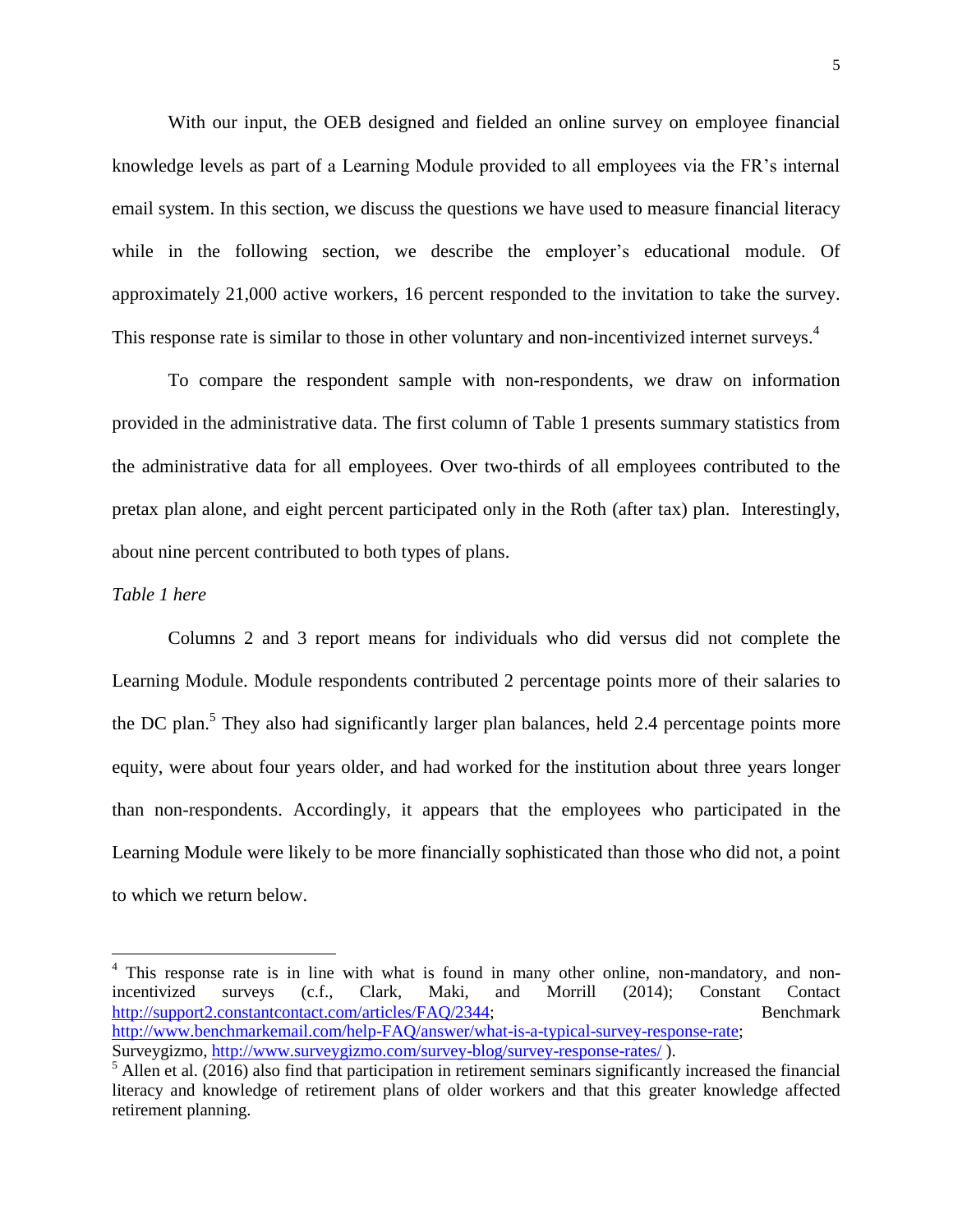**Financial Literacy Questions.** We measured respondent financial knowledge using questions

that have been tested in many other surveys (correct answers are provided in bold):

- Interest Rate: Suppose you had \$100 in a savings account and the interest rate was 2% per year. After five years, how much do you think you would have in the account if you left the money to grow? *More than \$110, Exactly \$110, Less than \$110, DK, RF 6*
- Inflation: Imagine that the interest rate on your savings account was 1% per year and inflation was 2% per year. After one year, how much would you be able to buy with the money in this account? *More than today, Exactly the same, Less than today, DK, RF*
- **Risk:** Is this statement True or False? Buying a single company's stock usually provides a safer return than a stock mutual fund. *True, False, DK, RF*
- **Tax Offset:** Assume you were in the 25-percent tax bracket (you pay \$0.25 in tax for each dollar earned) and you contributed \$100 pretax to an employer's 401(k) plan. Your take-home pay (what's in your paycheck after all taxes and other payments are taken out) will then: *Decline by \$100, Decline by \$75, Decline by \$50, Remain the same, DK, RF*
- Match: Assume that an employer matched employee contributions dollar for dollar. If the employee contributed \$100 to the 401(k) plan, his account balance in the plan including his contribution would: *Increase by \$50, Increase by \$100, Increase by \$200, Remain the same, DK, RF*

The first question measures people's ability to do a simple interest rate calculation; the second tests people's understanding of inflation; and the third is a joint test of knowledge about "stocks" and "stock mutual funds" as well as knowledge of risk diversification, since the correct response requires the respondent to know both what a stock is and that a mutual fund is comprised of many stocks. The first three questions were developed by Lusardi and Mitchell (2008; 2011a) and used in the Health and Retirement Study and many other US national surveys including the National Longitudinal Survey of Youth (Lusardi, Mitchell and Curto, 2010), the American Life Panel (Lusardi and Mitchell, 2009), and the US National Financial Capability Study (Lusardi, 2011; Lusardi and Mitchell, 2011b). They have also been fielded in fourteen other countries.<sup>7</sup>.

Previous research has demonstrated that very few Americans can answer all of the first three questions correctly (with similar results in other countries). Not many more know the

 $\overline{a}$ 

 $6$  DK refers to "Do not know" and RF to "refuse to answer."

<sup>&</sup>lt;sup>7</sup> For the list of countries, see  $\frac{http://gflex.org/initiations/flat-world/}{$ . See also the discussion in Lusardi and Mitchell (2011c).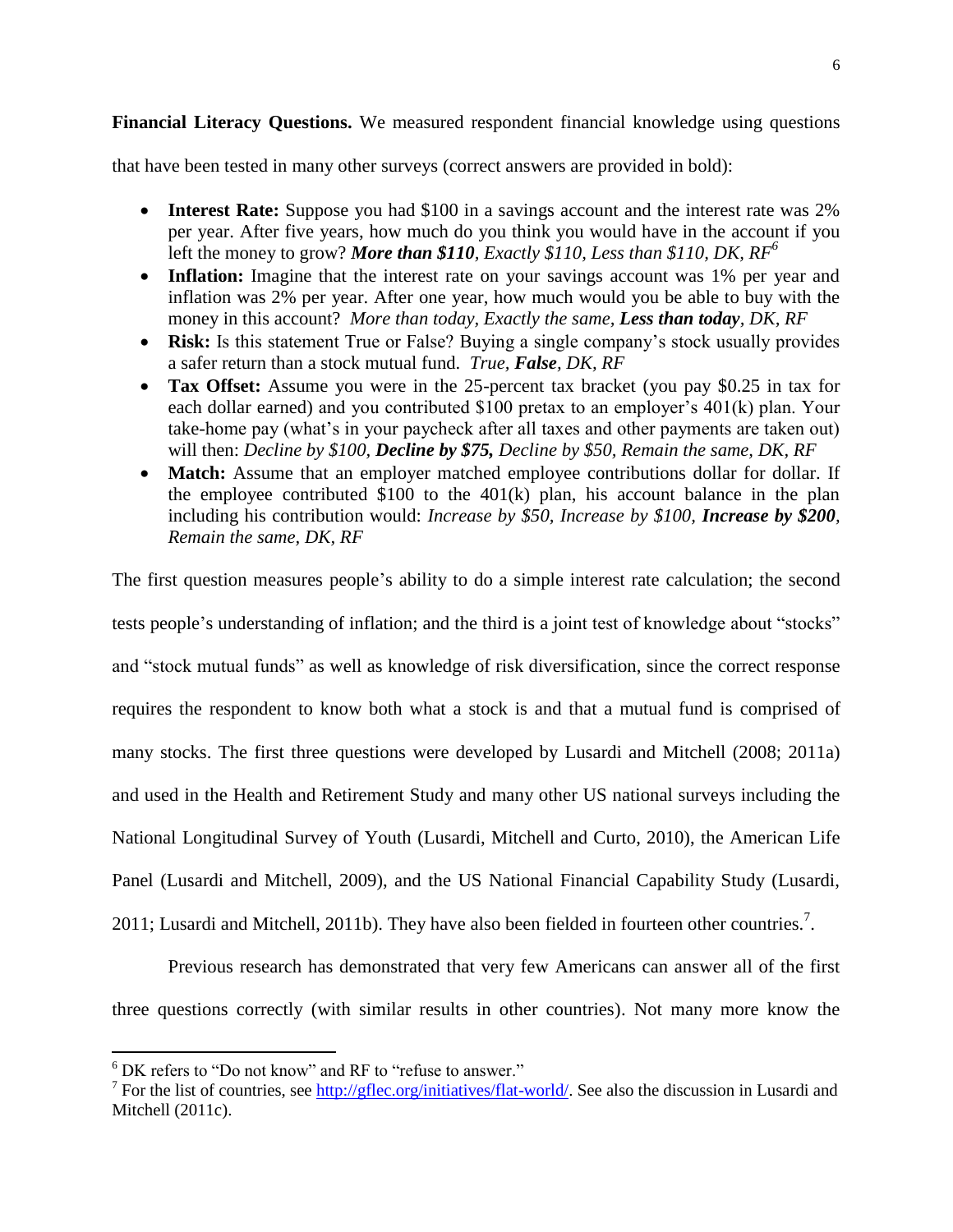correct answers to two of the three questions (Lusardi and Mitchell, 2014). By contrast, the FR workforce is substantially more financially knowledgeable (as measured by the first three queries) than the general population, an unsurprising result given that the workforce consists of financial sector employees. Specifically, 75 percent of the respondents answered the Interest Rate question, 91 percent the Inflation question, and 85 percent the Risk question correctly. This can be compared to substantially lower correct response rates in other surveys. For example, Americans in the 2012 National Financial Capability Study (NFCS) averaged 75, 61, and 48 percent correct on the interest, inflation, and risk diversification questions.<sup>8</sup>

The last pair of financial knowledge questions, developed by Clark, Maki, and Morrill (2014), proved more difficult, even for this relatively-sophisticated employee group. These queries required respondents to understand how employer and employee contributions influence pension accumulations, taking into account the tax implications of worker pre-tax contributions. In the Tax Offset question, the employee needed to understand that the tax-deferred aspect of own contributions reduces the net cost of payments into the plan. Here, only 43 percent of respondents answered correctly. The Match question required the employee to know that a dollar-for-dollar match means that \$100 of own contributions would generate an equal employer contribution. This last question was easier to answer, and 76 percent of FR employees scored correctly.

As is conventional, we sum the correct answers to these questions to produce a *Financial Knowledge Index* for each employee respondent. This Index ranges from 0 to 5, with a mean of

 $\overline{a}$ 

<sup>&</sup>lt;sup>8</sup> The NFCS is also an online survey; see

[http://www.usfinancialcapability.org/downloads/NFCS\\_2012\\_Report\\_Natl\\_Findings.pdf](http://www.usfinancialcapability.org/downloads/NFCS_2012_Report_Natl_Findings.pdf)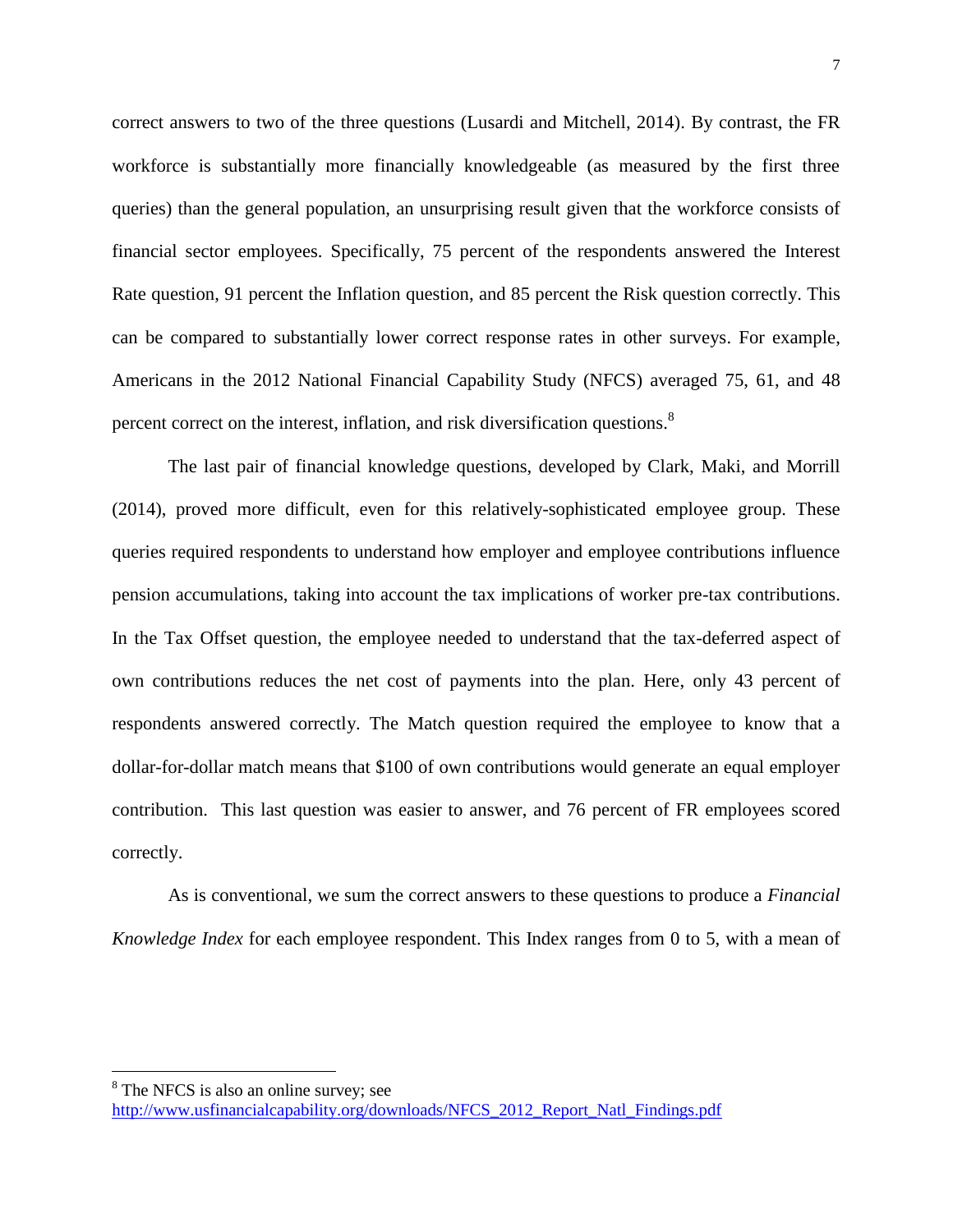3.7 and a standard deviation of 1.2. One-third of the FR respondents answered all five questions correctly, and just under two percent (46 respondents) cannot answer any question correctly. The proportion answering each question correctly is shown in Table 2 along with the average number of correct answers.

### *Table 2 here*

 $\overline{a}$ 

**Financial Literacy Heterogeneity by Employee Characteristics.** Prior research has shown that the level of financial literacy is associated with a higher probability of planning for retirement, participating in retirement saving plans, and contributing to these plans. Yet little attention has been devoted to how financial literacy varies by employee characteristics and how this variation might influence econometric results. Table 3 illustrates the distribution of financial literacy as measured by our literacy index across economic and demographic variables. Interestingly, we find little difference in financial literacy across age groups, as the mean of the literacy index is 3.8 for those younger than age 60, and it only rises to 3.9 for those age 60 and over. Similarly, measures of literacy differ only modestly by years of tenure. Factors associated with larger differences include sex, marital status, and annual salary. Three-quarters of the male FR employees correctly answered 4 or 5 of the literacy questions correctly, compared to only 56 percent of the females. Some 70 percent of married employees scored 4 or 5 correct answers, but only 60 percent of non-married individuals met this standard. By far, the largest differences are observed across levels of salary. Only a little over one-third of workers earning under \$50,000 per year scored 4 or 5 right answers, and the mean number of correct answers was 2.9 out of five. By comparison, 96 percent of those with incomes over \$250,000 correctly answered 4 or 5 questions with an average of 4.7 correct answers. This may be due to higher salary individuals

<sup>&</sup>lt;sup>9</sup> Inasmuch as respondents to the Learning Module are more likely to be financially knowledgeable than non-respondents, it is safe to infer that the average level of financial literacy for the entire FR labor force is lower than the respondent average.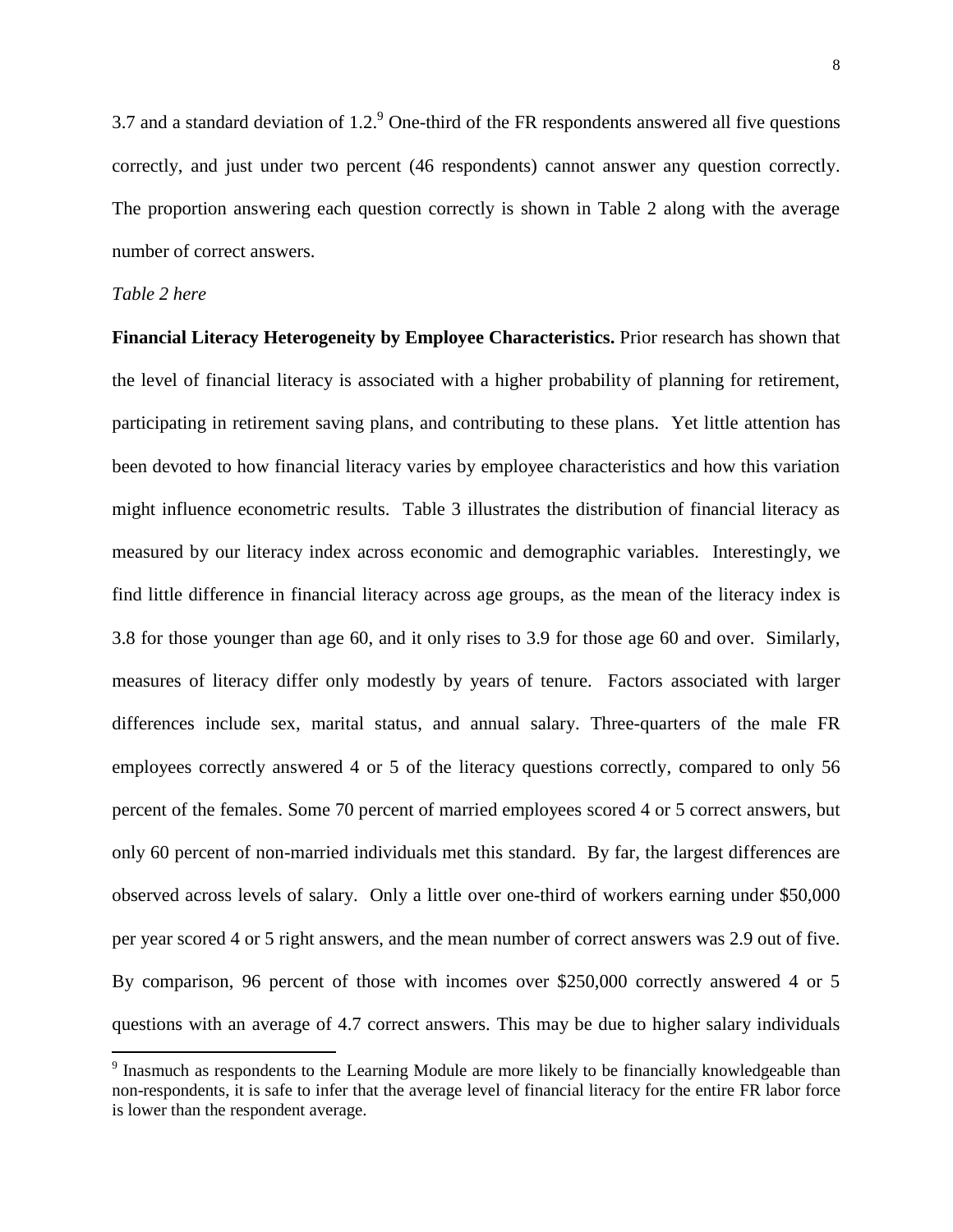being economists, but the findings related to sex, marital status, and income are overall similar to what is reported in many other papers (see Lusardi and Mitchell, 2014, for a review). *Table 3 here*

#### **The Learning Module**

Our financial knowledge online survey was paired with a Learning Module developed by OEB entitled "Your Retirement Plan." The Module was available as a video which was introduced by a high-ranking member of the Federal Reserve Bank who chaired the Committee on Employee Benefits. It was sent to all employees as a video file via the company intranet, so employees could view it at times convenient to them. Employees were told that the video "shouldn't take more than 30 minutes to complete."

The video began with a discussion of income needs in retirement and noted that many analysts suggest that retirees should save enough to replace about 80 percent of their final earnings. The first section of the Learning Module discussed the importance of preparing for retirement and the likely differences in consumption needs before and after retirement. The video then went on to discuss the key components of retirement income including Social Security, the FR DB plan, the FR thrift saving plan, and personal savings. Next the video described the DB pension plan, including how retirement benefits were calculated as a function of salary and service, along with providing information on how the DB plan protected retirees from inflation, investment, and longevity risk. Slightly different presentations were provided to employees closer to retirement versus those with a longer planning horizon. The video also discussed how to think about whether the employee needed to undertake additional retirement savings. Finally, it described distribution options and how these could be used to enhance retirement income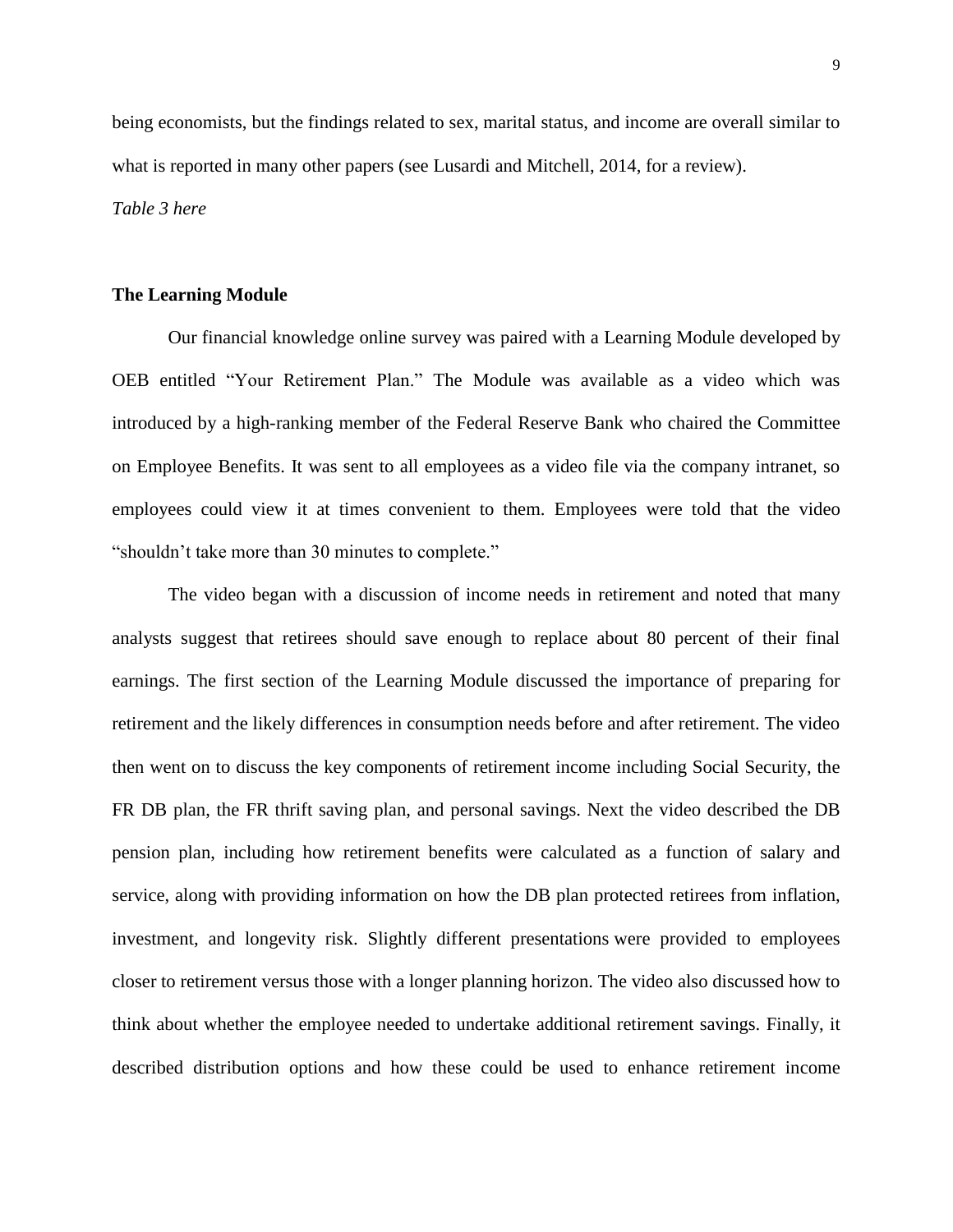streams.<sup>10</sup> Overall, the OEB's goal in delivering the Learning Module was to boost employee awareness of the need for retirement savings, so as to help its workforce build better retirement incomes.

#### **Baseline Analysis**

To explore how financial literacy is linked to DC plan outcomes, we first use multivariate analysis to examine plan contributions, percentage of salary saved in the DC plan, and equity allocation – all behaviors measured prior to the Learning Module. The next section examines changes post-intervention.

Table 4 reports the results of three regression models where the dependent variable is equal to one if the employee contributed to the DC contribution plan (0 otherwise) in April 2013, prior to the Module. The first two columns report results using all current employees, whereas the third column uses only those individuals who completed the Learning Module. These regressions allow us to explore the determinants of participation and contribution to the DC plan, taking many factors simultaneously into account.

#### *Table 4 here*

 $\overline{a}$ 

Results in Column 1 show that 84 percent of the FR employees contributed to their plan, with some differences by worker characteristics: men were 2.0 percentage points less likely to contribute to a plan compared to women, and each year of job tenure decreased the probability of contributing to a plan by 0.8 percentage points. Consistent with our prior research, we also find that those with higher earnings and married individuals were more likely to participate in the DC

 $10$  As with all videos and webinars, one cannot be certain whether the individual watch some or all of the program or whether all individuals completing the financial literacy quiz also viewed the entire Module.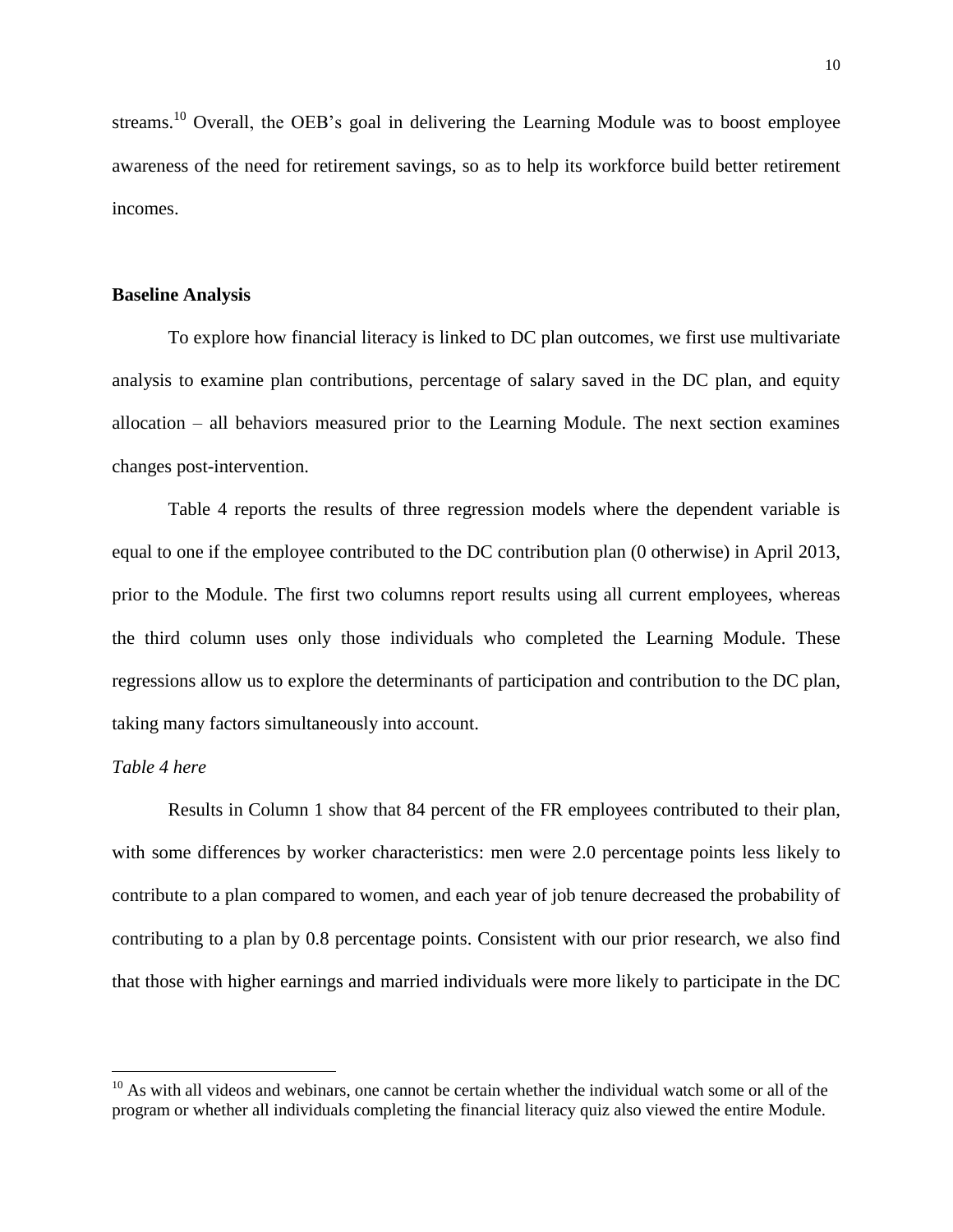plan (Clark, Maki and Morrill, 2014).<sup>11</sup> Column 2 presents estimated coefficients from a model which adds an indicator variable taking the value of one for employees who participated in the subsequent Learning Module (0 otherwise). Inclusion of this variable in the model has no significant impact on the other estimated coefficients, but it does show that participants in the Module were 6.3 percentage points more likely to contribute to the DC plan. Evidently those who elected to take the survey and participate in the educational module differed from their counterparts.

Column 3 reports results when we narrow the sample to only those employees who completed the Learning Module. In addition to the variables included in Column 1, two variables reflecting respondents' financial literacy levels are now included. One is an indicator for high financial knowledge (i.e., anyone who got 4-5 questions correct) versus medium (2-3 questions correct) versus the reference category (0-1 question correct). Our estimates indicate that the more financially knowledgeable employees were much more likely to contribute to the DC plan, and the estimated coefficients are strongly positive and statistically significant. The magnitudes imply that a worker scoring 4-5 correct answers was 13.4 percentage points more likely to be contributing, while someone scoring 2-3 answers correct had a 6.8 percentage point higher probability of contributing, compared to the least financially-savvy employee who had at most one correct answer.<sup>12</sup> We are aware these estimates do not necessarily establish a causal link between financial literacy and contributions to a retirement plan. For example, unobservable

 $\overline{a}$ 

<sup>&</sup>lt;sup>11</sup> The dataset does not include measures of employees' defined benefit (DB) pension wealth, but since the DB benefit formula depends on salary and years of service, our analysis controls on employee age, salary, and tenure, to proxy for DB pension wealth.

 $12$  Simon, Warner, and Pleeter (2015) extend the analysis of the choice of retirement plan distributions by incorporating cognition, financial literacy, and personal discount rates in those decisions. They conclude their analysis by stating that "More work is needed to examine the link between cognition, financial literacy, and investment choices. Hopefully, too, subsequent surveys will contain questions to elicit information about financial literacy." Our survey of FR employees provides new evidence on financial literacy and how it influences retirement saving decisions.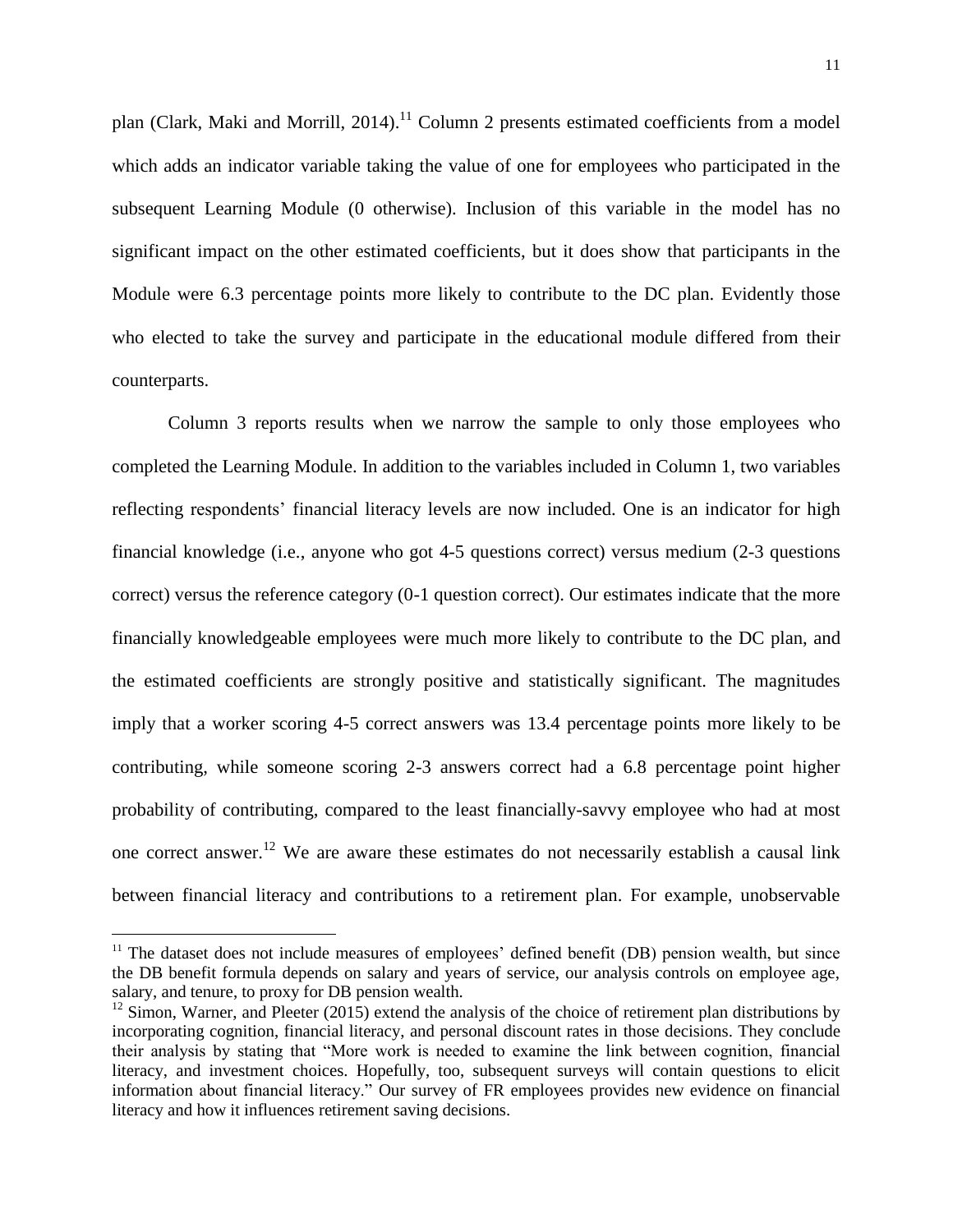factors such as patience could be driving this finding. Nevertheless, our other work has explored the casual links between financial literacy and retirement planning, and we showed that OLS estimates (such as those reported here) tend to underestimate the true effect of financial literacy on retirement planning (Lusardi and Mitchell, 2014). Moreover, in the next section we provide some robustness analysis on this point.

Next, we examine plan contribution rates expressed as a percentage of employees' salary. Across all plan participants, the contribution rate as a percent of salary averaged 8.7 percent (see Table 5). Columns 1 and 2 again focus on all employees, while Column 3 limits the sample to survey participants only. The first two columns indicate that each additional 10 years of age was associated with 1.2 percentage points more pay being contributed to the DC plan. The more highly-paid also contributed a larger share of their pay, and this effect was statistically significant. Including a control for who took the Learning Module in Column 2 indicates those who answered the survey contributed around one percentage point more of their pay, for an improvement of 12 percent compared to their non-respondent counterparts (other coefficients are unaffected by including this additional variable). Finally, in the subsample of survey respondents, we see that being more financially literate is associated with higher contribution rates: that is, people who correctly answered 4-5 of the financial questions contributed 2.6 percentage points more of their pay, and those who answered 2-3 questions correctly contributed 1.4 percentage points more, compared to employees with 0-1 correct answers.

#### *Table 5 here*

It is also of interest to evaluate whether financially knowledgeable DC plan participants invested differently from their counterparts. To examine how employees invest in addition to whether they contribute and how much, we have classified each fund in the DC plan menu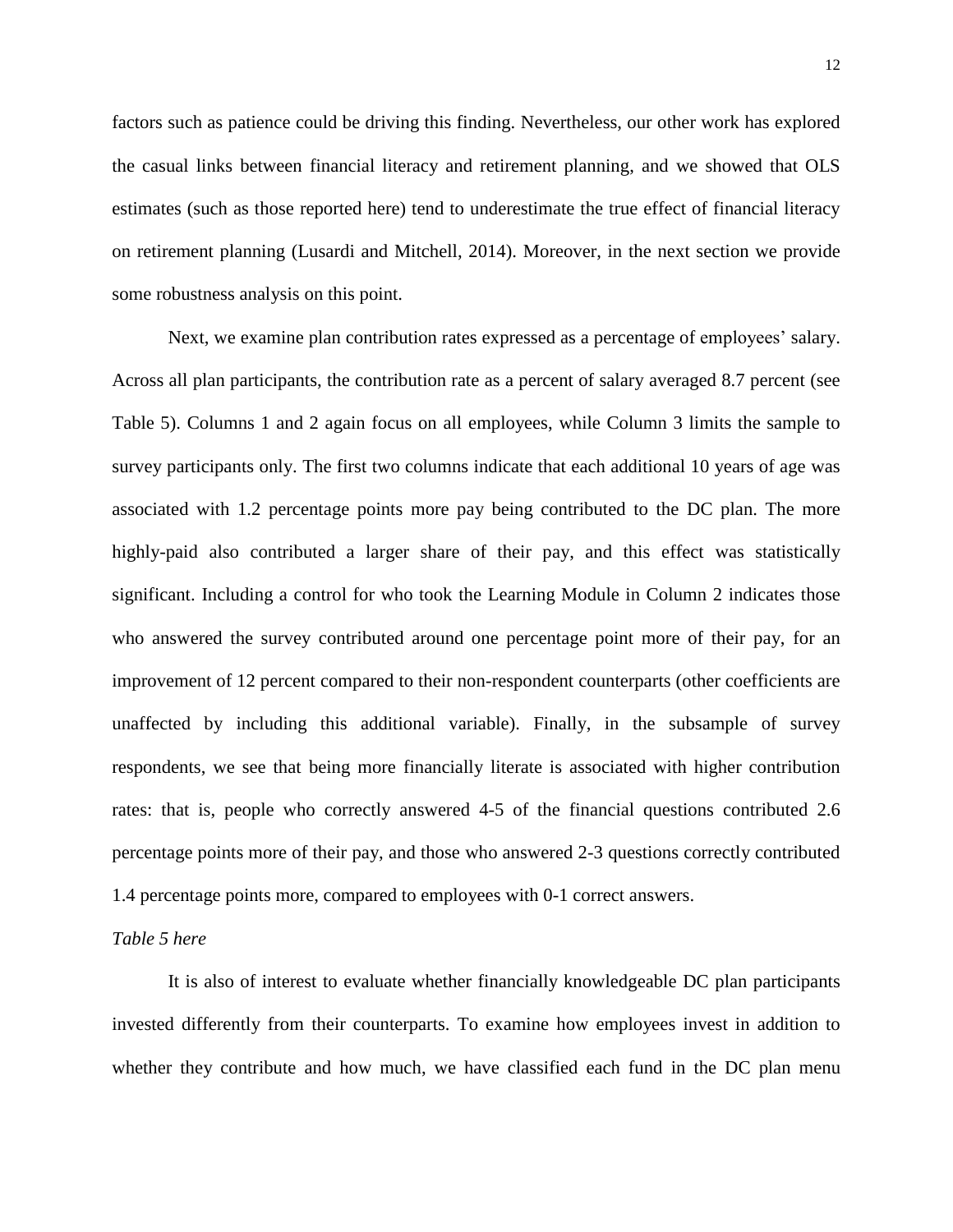according to its equity share, after which we compute each person's stock exposure as a function of his allocation to each of the various funds. Table 6 shows, for the full sample, that men held more of their retirement savings in equities, and an additional \$10,000 in annual earnings increased the equity share by 1.4 percentage points. Not surprisingly, older workers favored less risky portfolios: an additional 10 years of age was associated with 5.7 percentage points less in risky investments. Learning Module respondents held 3.7 percentage points more of their assets in equities, and given the mean baseline of 57.2 percent, this is a 6.5 percent higher equity share. In the final column of Table 6, we report estimates for the subset of respondents to the Learning Module. Coefficient estimates here are very similar to those for the full sample. Additionally, we learn that an employee measured to be highly financially knowledgeable had 14.6 percentage points more of his retirement assets in equities compared to the least savvy.<sup>13</sup> Even those with intermediate knowledge held more in stocks than those who were less financially knowledgeable.

#### *Table 6 here*

 $\overline{a}$ 

This analysis of plan contributions and holdings provides key insights about the heterogeneity of employee behavior, which we summarize as follows. First, a relatively large share of FR employees participated in the DC plan, and those who did contributed an average of almost 9 percent of their pay. Married employees were more likely to participate and older employees were more likely to contribute, while men participated and contributed less than women. Overall, this employee group held about 57 percent of its retirement assets in equities,

 $13$  A more detailed analysis of how financial literacy influences the investment behavior and portfolio allocation of FR employees is available in Clark, Lusardi, and Mitchell (2016). This analysis shows that individuals with higher levels for financial literacy tend to have less idiosyncratic risk and earn higher expected risk-adjusted returns.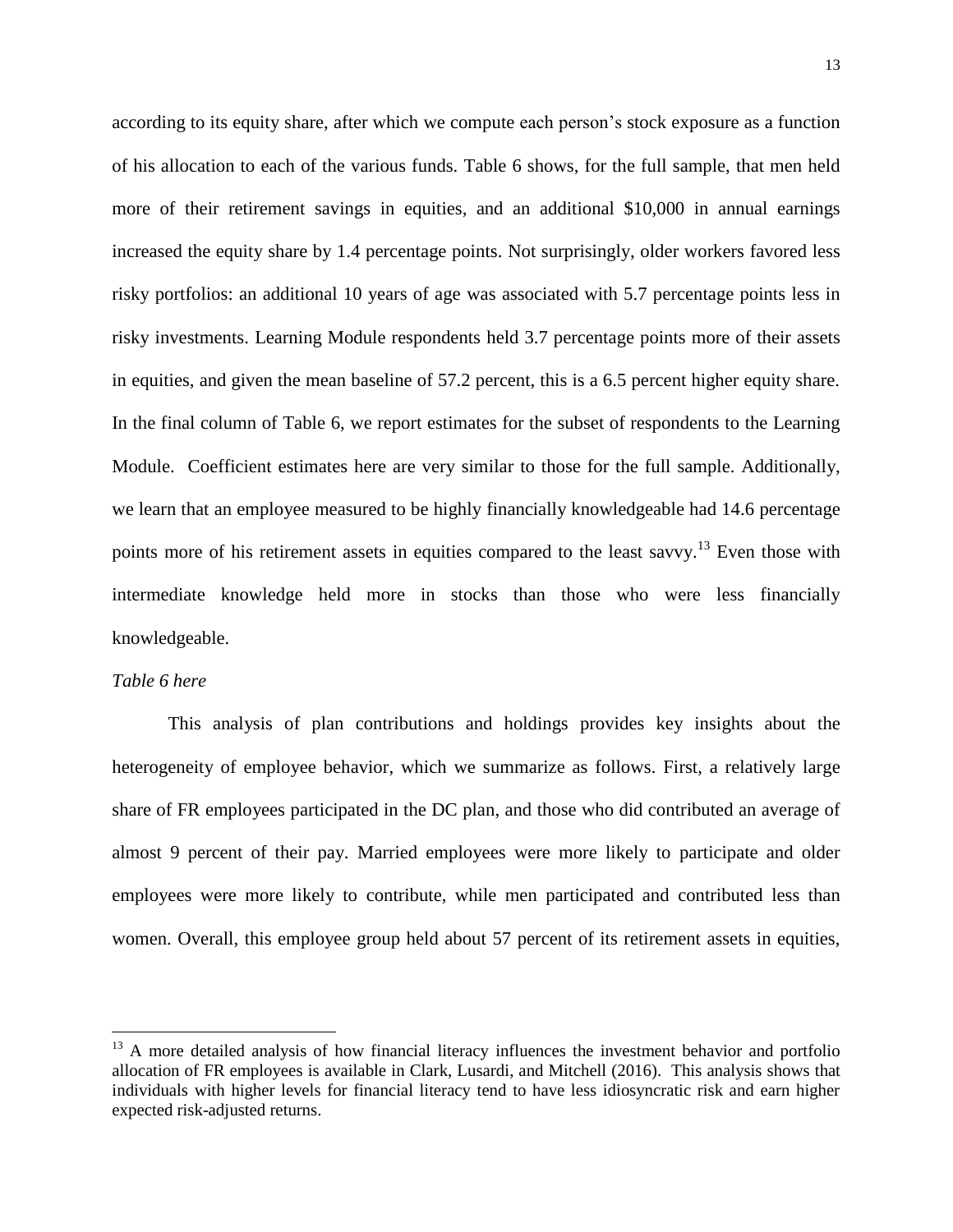with older workers holding slightly less, and men, married, and particularly the higher-paid workers taking riskier positions.

Second, employees who responded to the Learning Module were 6 percentage points more likely than non-respondents to participate in the plan. Also they contributed 1.0 percentage point more of their pay and held somewhat more equity (4 percentage points). The fact that the Learning Module respondents differed somewhat from the non-respondent workers suggests some degree of self-selection, about which we say more below. And finally, people scoring high on the financial knowledge survey were even more likely to participate in the plan, contribute even more of their salaries, and hold even more equity in their retirement accounts.

#### **Behavioral Changes Post Learning Module**

Several recent studies have examined how financial literacy influences retirement savings, and our results from the FR case study are consistent. Nevertheless, we can also move beyond simply correlating how financial literacy is associated with plan behaviors by estimating the impact of the Learning Module on retirement plan behavior. Specifically, we evaluate whether there were significant *changes* in retirement saving patterns after the module was fielded, by drawing on additional administrative data on participation, contributions, and investment allocations gathered one year after the initial information examined above.

Our pre/post sample includes 20,867 individuals for whom we have retirement saving data for the pre-survey wave in 2013 as well as six months after the completion of the Learning Module in 2014. To determine the impact of participating in the Module, we examine factors associated with the probability that a participant contributed to the DC plan at baseline and then stopped contributing one year later. Results appear in Table 7, where the first column in each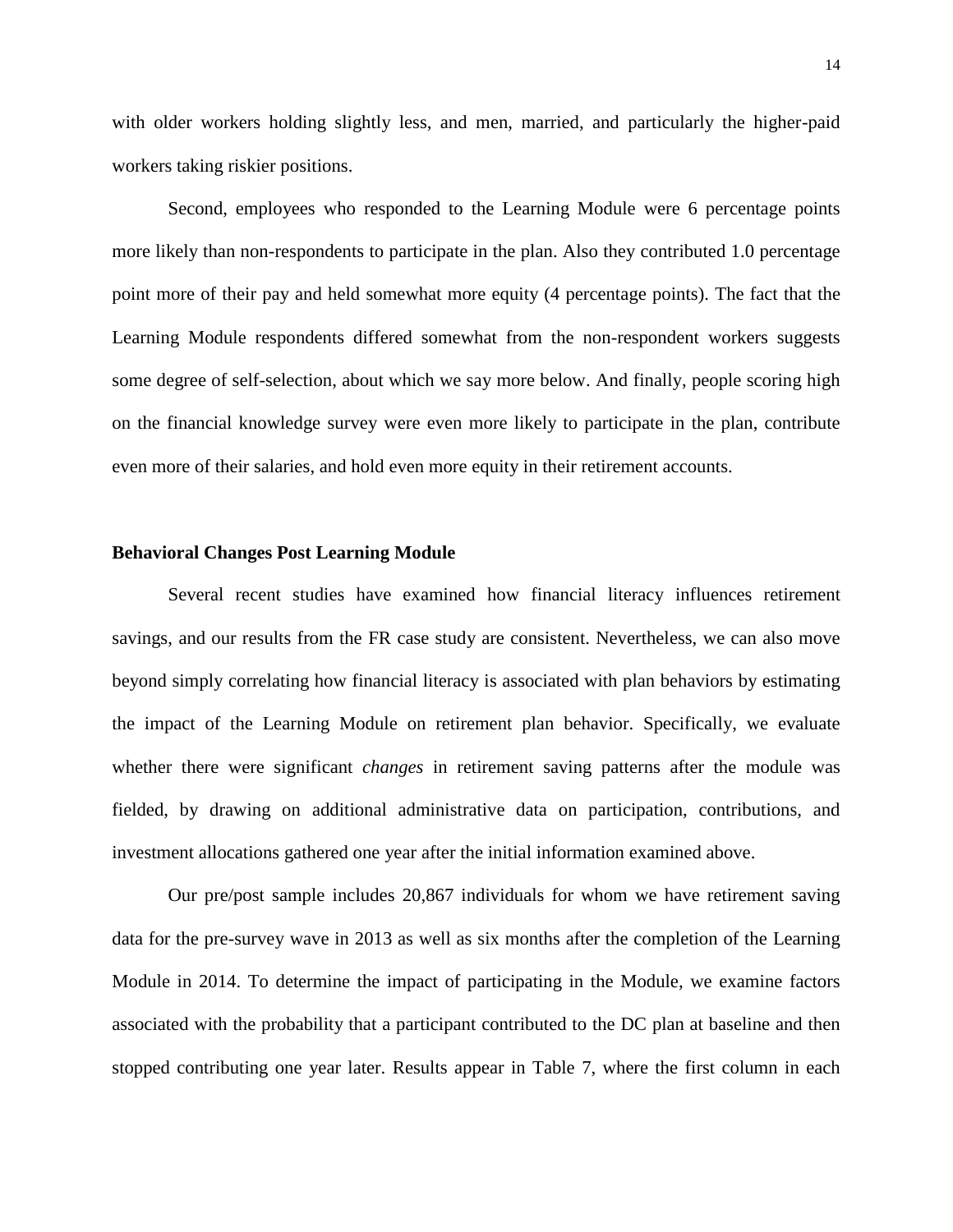case shows results controlling only on the Learning Module dummy, and the second includes other controls.

Prior to the fielding of the Module, 17,538 FR employees contributed to the DC plan while 3,329 did not (in 2013). A year later, 7.1 percent of plan participants stopped contributing and 11.6 started contributing. Taking the Learning Module deterred plan dropouts, with a 3.7 percentage point reduced plan dropout rate (Column 1) compared to those who did not take the Module. In Column 2, we see that the learning Module dummy is not altered when we control for other socio-demographics. Married employees and the more highly-paid were less likely, while those with more tenure and older were more likely to stop contributing. In sum, taking the Module likely encouraged employees to remain in the plan.

#### *Table 7 here*

Columns 3 and 4 of Table 7 examine whether employees who were not contributing to the DC plan in 2013 began contributing one year later. Of the employees who were not contributing to the DC plan in 2013, 11.6 percent were contributing a year later, and interestingly, people who completed the Learning Module were 2.9 percentage points more likely to initiate DC contributions, relative to those who did not, in Column 3. The effect in Column 4 is larger, with a 4.6 percentage point rise in contributors. By this measure, the Module had a significant positive effect on employee retirement savings, as almost 40 percent more of Module participants began contributing to a retirement saving plan. We also find that older employees not enrolled in 2013 were less likely to start contributing, as were workers with more years of service. By contrast, more highly-paid employees were more likely to have enrolled a year later.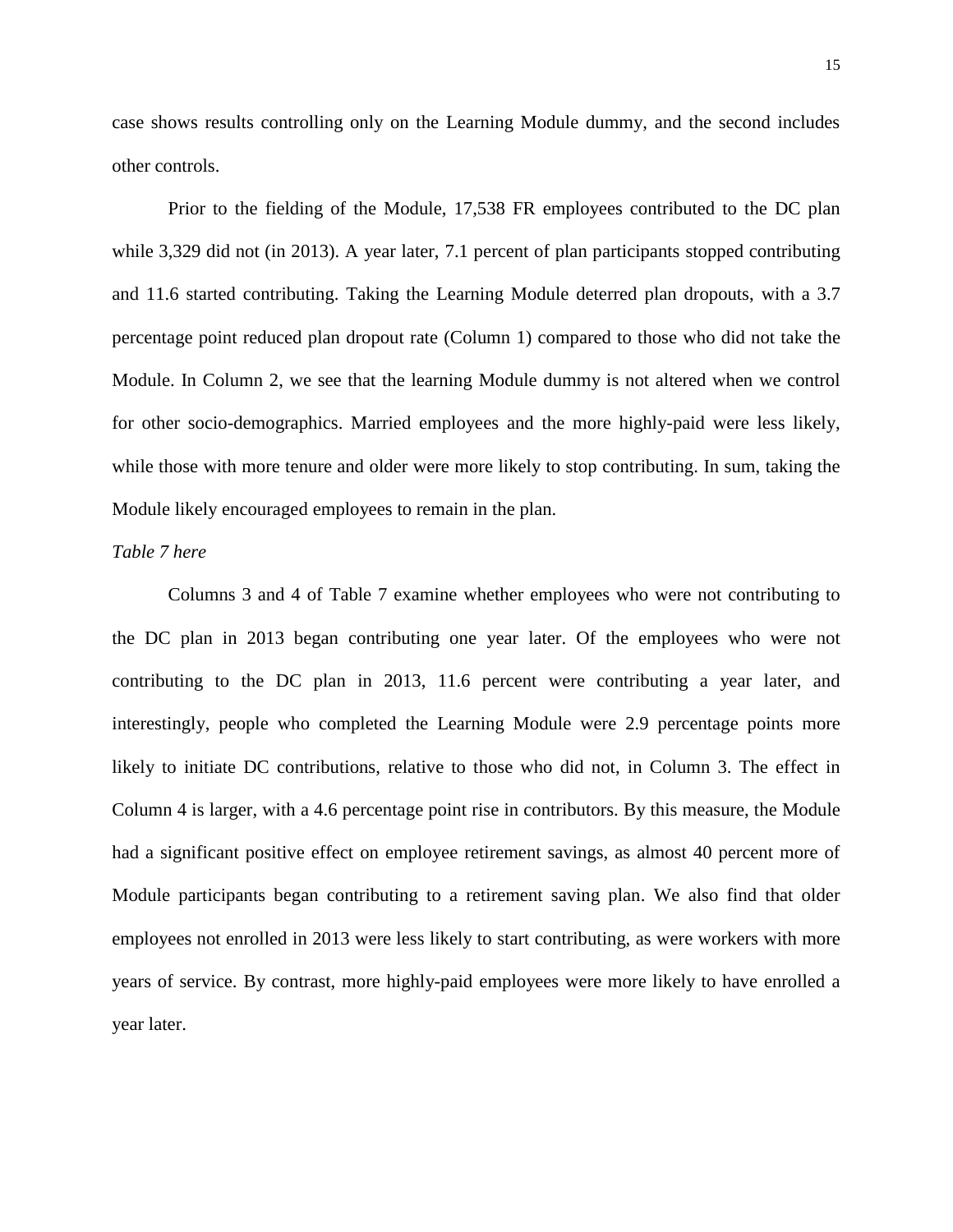In summary, employees who completed the Learning Module were more likely to start contributing and less likely to have stopped contributing to the DC plan, compared to their nonrespondents. This suggests that participating in the program had a positive effect on DC plan behavior. Thus, from the standpoint of the employer, we have learned that providing employees with access to financial education can alter their retirement saving behavior.<sup>14</sup>

#### **Robustness Checks**

 $\overline{a}$ 

As noted above, we were unable to randomize treatments across different subsets of the employee population, and we have shown that employees who elected to take the Learning Module differed in observable ways from those who did not. In an effort to investigate whether our results are sensitive to sample selection, we have undertaken two additional tests. One technique uses a Heckman 2-step model to first estimate the probability that employees took the Learning Module, followed by a second stage model indicating the estimated effects of financial knowledge on changes in contributions and changes in equity allocation pre/post the Module. Controlling on this selection correction confirms that the most financially knowledgeable (with an index score of 4-5) boosted their contribution amounts and equity allocations substantially, and the effects are statistically significant (see Appendix A for detail). In particular, and after correcting for selection, those scoring highest on the knowledge index boosted their contributions by 2.5 percent (or 25% above the baseline), and increased their equity percentage

<sup>&</sup>lt;sup>14</sup>Appendix Table C shows results testing for differences in characteristics of plan participants who took the Learning Module versus those who did not, adopting the weighting based on each respondent's Inverse Propensity Weighting (IPW) score from Appendix Table B. Overall, several factors become insignificant including tenure, male, and the probability of being in a pretax account only. Still significant but quantitatively smaller are the effects of contribution rates, total balance, age, and salary. Correcting for the sample selection in this way raises the estimated effect on the equity share.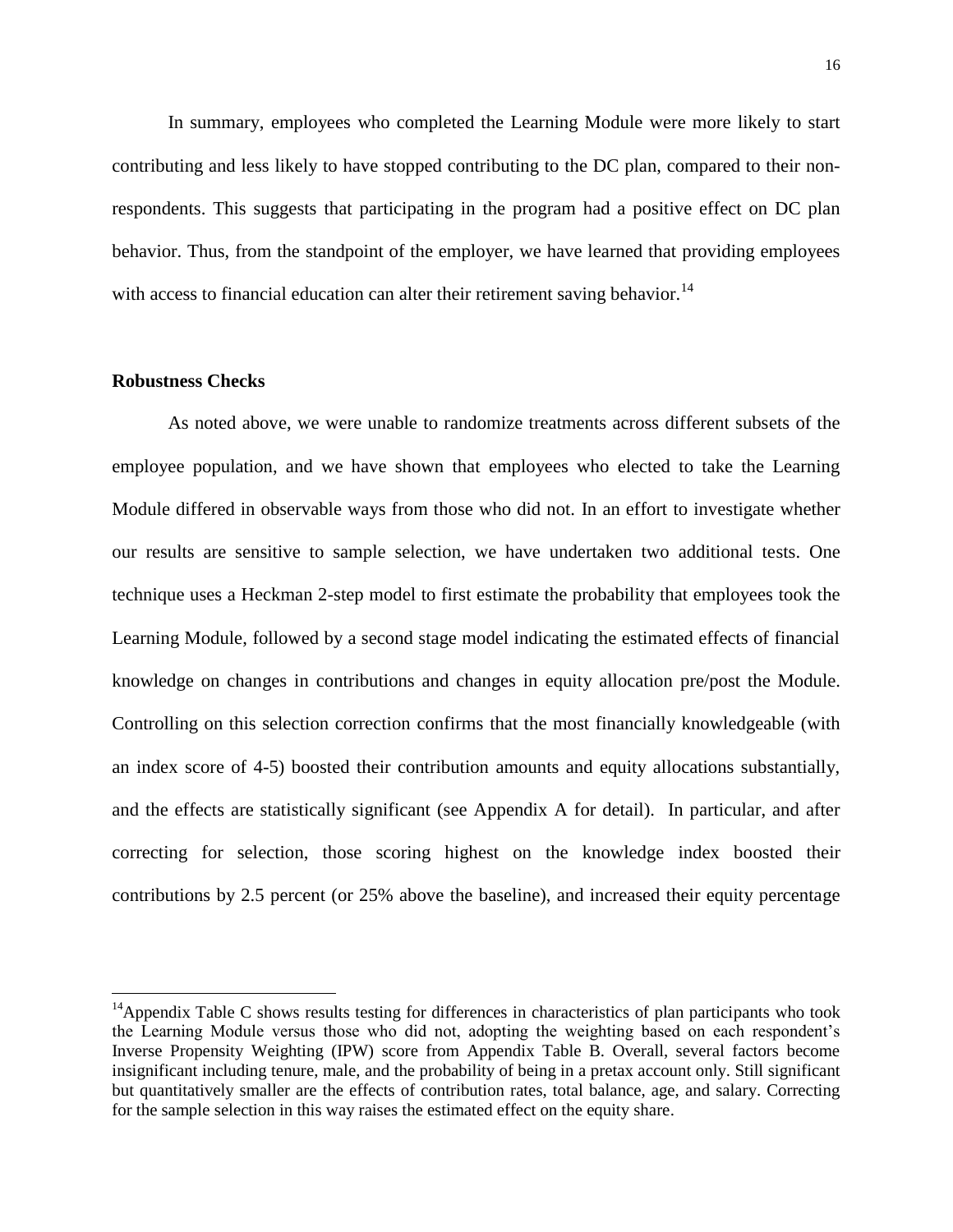by 14.6 percentage points (or 25% above the baseline). Evidently the employer's intervention was quite influential for those who took advantage of the Learning Module.<sup>15</sup>

A second way to model sample selection uses a propensity matching model with inverse probability weights, a tactic more robust to misspecification bias (Todd 2014). Yet matching models also maintain that there is no systematic unobserved difference between those who were "treated" – i.e., took the Learning Module – and their counterparts.<sup>16</sup> This is not directly testable with our data, but when we use this framework to estimate the impact of the Learning Module on changes in contribution and equity allocations, the estimated Average Treatment Effect (ATE) of the Module proves to be strongly positive and significant for both changes in contributions and equity share (see Appendix Table B). Specifically, those taking the Module contributed 11 percentages points more (compared to a baseline of 9 percentage points), and held 6 percentage points more equity (compared to a baseline of 57 percent), after doing the Module. In other words, even after controlling for sample selection, we find a strong positive association between taking the Module and boosting contributions and equity allocations. Accordingly, the employer's effort to boost awareness of the FR retirement plan appears to have worked in the anticipated direction.

#### **Discussion and Implications**

 $\overline{a}$ 

Our analysis of FR employee behavior is only a case study of a single employer, yet several observations can be made. First, despite the fact that this workforce is covered by both a DB plan and Social Security, a remarkably high proportion of employees participates in and contributes to the DC retirement plan. Second, the surveyed employees' level of financial

<sup>&</sup>lt;sup>15</sup> We acknowledge that this test for sample selection approach relies on functional form for identification.

 $16$  See Cattaneo (2010) and Austin (2011).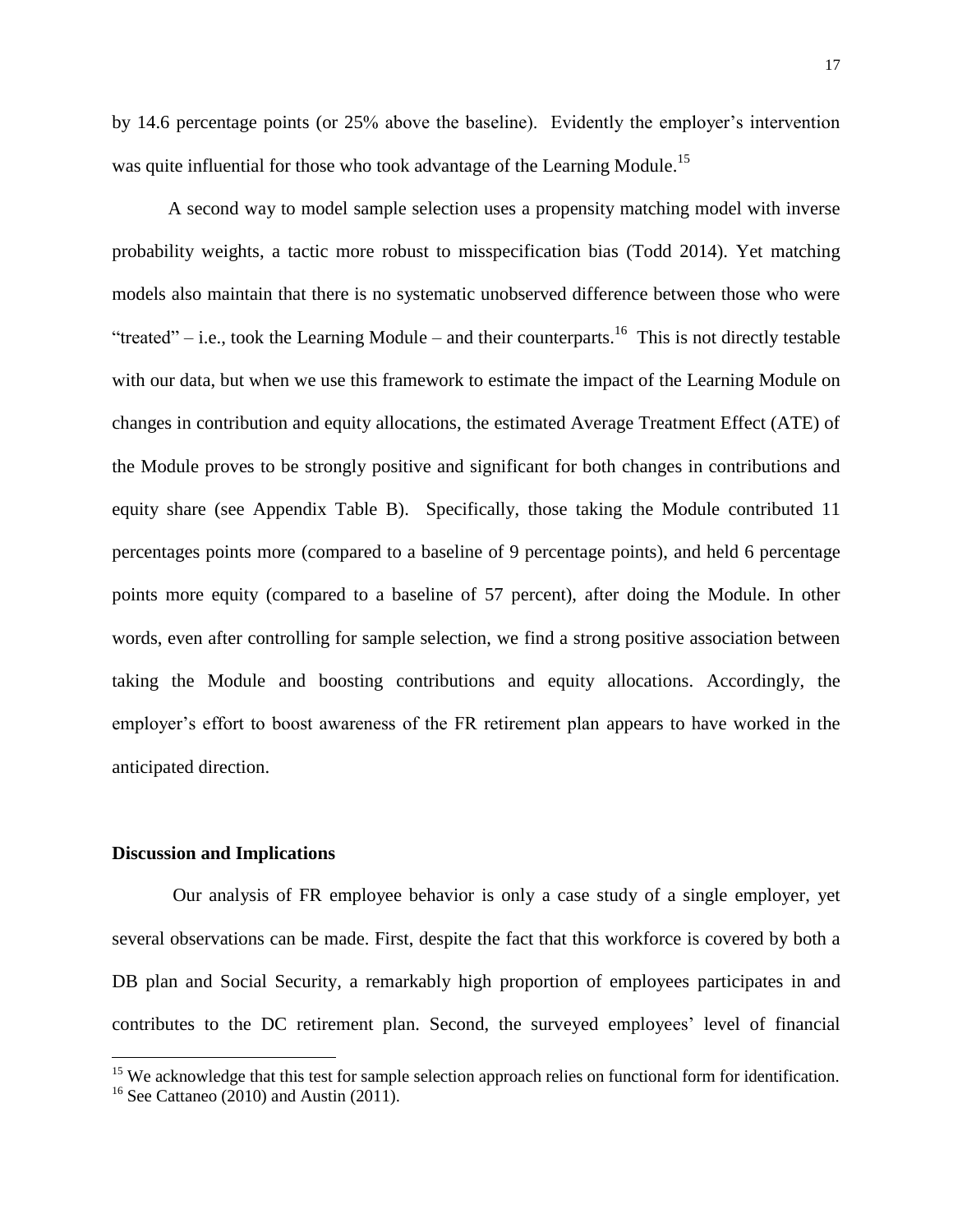literacy is quite high compared to the general population. Third, we confirm, as in other studies, that marital status, salary, tenure, and financial literacy are all predictors of participation and contribution levels to DC plans. Fourth, the most financially knowledgeable employees are more likely to participate in their pension plan, contribute a higher percent of their pay, and hold more equity in their retirement accounts. In general, higher levels of financial literacy do appear to be associated with greater retirement readiness.

We also examine the effects of a Learning Module offered to the employees. When we compare behavioral changes among employees who took the Learning Module versus their counterparts who did not, we show that a significantly higher proportion of non-contributors who completed the Module subsequently enrolled in the retirement saving plan, compared to those who did not. Very few of those who viewed the Module stopped contributing to their DC plan, compared to those who did not view the Module. Moreover, the most financially knowledgeable were significantly more likely to boost contributions and equity allocation after having taken the employer's Learning Module. In other words, employer-provided information about the need to save for retirement increased workers' willingness to participate in and contribute to the DC vehicle. Accordingly, employers seeking reasons to develop such educational programs can be more confident that these programs will boost employee awareness and enhance retirement readiness.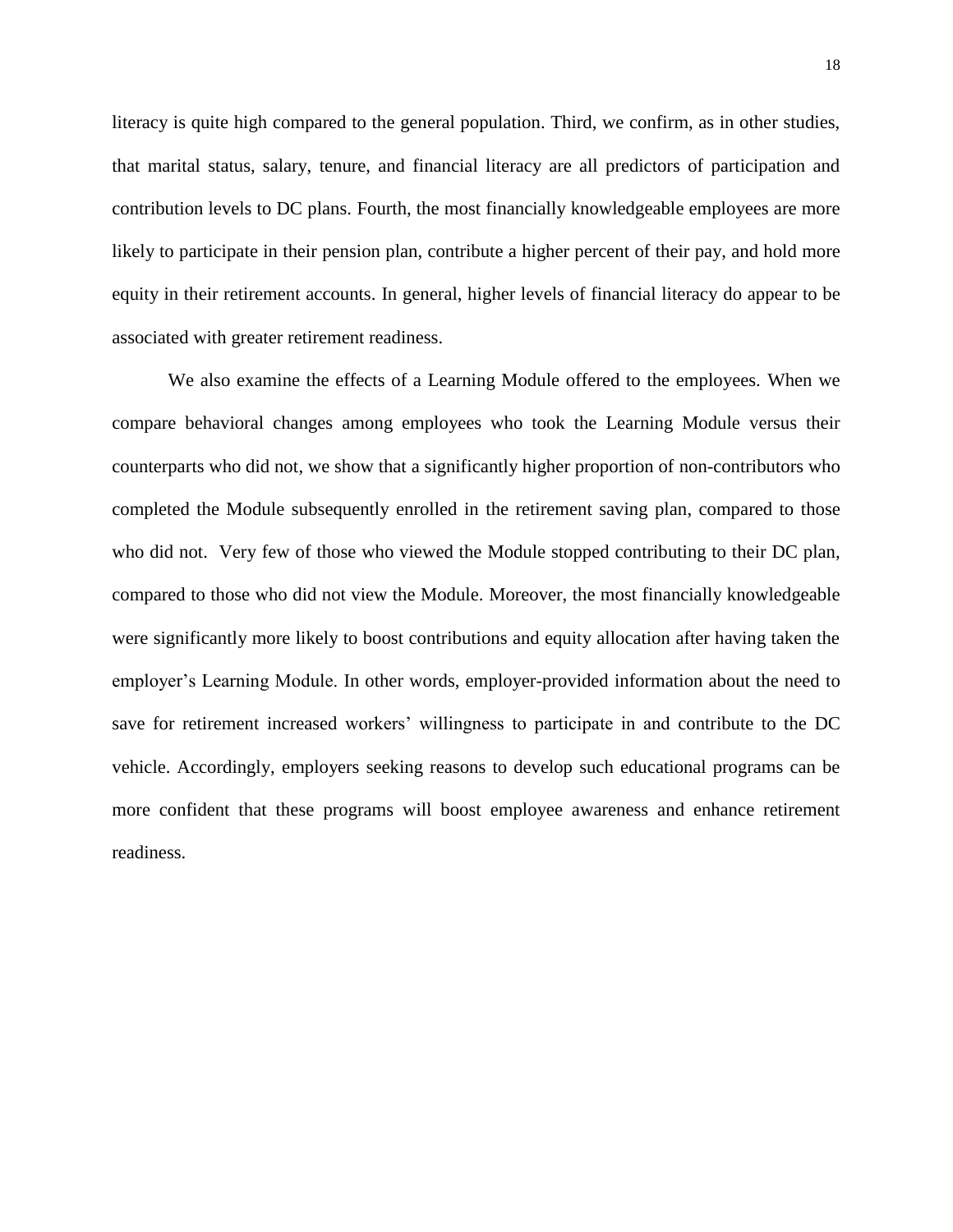#### **References**

- Allen, Steven, Robert Clark, Jen Maki, and Melinda Morrill. 2016. Golden Years or Financial Fears: How Plans Change After Retirement Seminars. *Journal of Retirement* 3(3): 96- 115.
- Austin, Peter C. 2011. An Introduction to Propensity Score Methods for Reducing the Effects of Confounding in Observational Studies. *Multivariate Behavioral Research* 46: 399–424.
- Bayer, Patrick, Douglas Bernheim, and John Karl Scholz. 2009. The Effects of Financial Education in the Workplace: Evidence from a Survey of Employers. *Economic Inquiry* 47(4): 605-624.
- Bernheim, Douglas, and Daniel Garrett. 2003. The Effects of Financial Education in the Workplace: Evidence from a Survey of Households. *Journal of Public Economics* 87: 1487–1519.
- Cattaneo, Matias D. 2010. Efficient Semiparametric Estimation of Multi-Valued Treatment Effects Under Ignorability. *Journal of Econometrics* 155: 138–154.
- Clark, Robert, Madeleine d'Ambrosio, Ann McDermed, and Kshama Sawant. 2006. Retirement Plans and Saving Decisions: The Role of Information and Education. *Journal of Pension Economics and Finance* 5(1): 45-67.
- Clark, Robert and Annamaria Lusardi. 2012. How Employers Can Help New Hires Save for Retirement: Best Practices that Build Long-Term Financial Security. FINRA Investor Education Foundation.

[http://www.finrafoundation.org/web/groups/foundation/@foundation/documents/foundati](http://www.finrafoundation.org/web/groups/foundation/@foundation/documents/foundation/p188046.pdf) [on/p188046.pdf](http://www.finrafoundation.org/web/groups/foundation/@foundation/documents/foundation/p188046.pdf)

- Clark, Robert, Annamaria Lusardi, and Olivia Mitchell. 2014. Financial Literacy and Retirement Plan Saving and Investment among Federal Reserve System Employees. Final Report of the OEB, Federal Reserve Bank. November.
- Clark, Robert, Annamaria Lusardi, and Olivia Mitchell. 2016. Financial Knowledge and 401(k) Investment Performance. *Journal of Pension Economics and Finance* Forthcoming. DOI: <http://dx.doi.org/10.1017/S1474747215000384>
- Clark, Robert, Jennifer A. Maki, and Melinda Sandler Morrill. 2014. Can Simple Informational Nudges Increase Employee Participation in a 401(k) Plan? *Southern Economics Journal* 80(3): 677-701.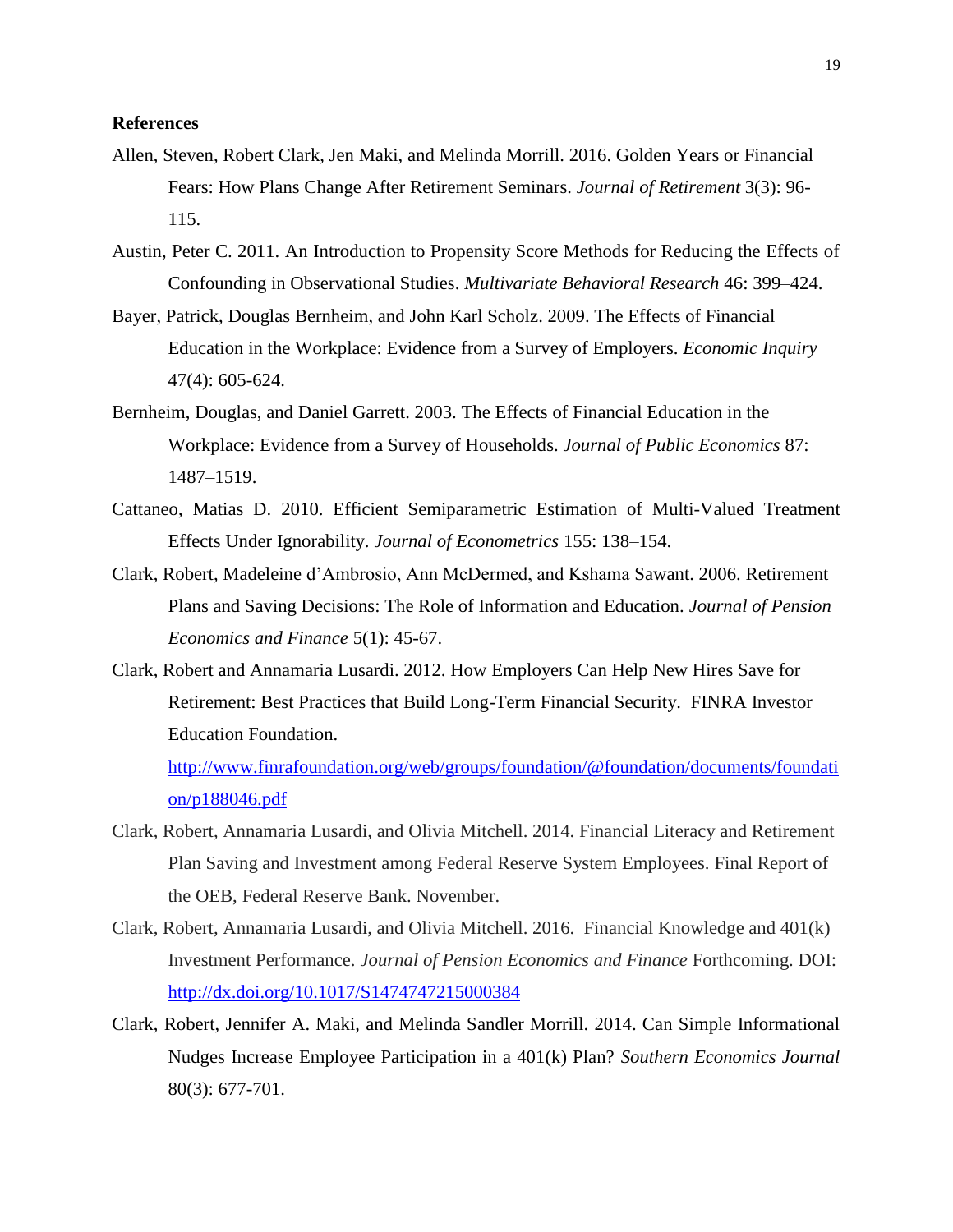- Clark, Robert, Melinda Morrill, and Steven Allen. 2012a. Effectiveness of Employer-Provided Financial Information: Hiring to Retiring. *American Economic Review* 102(3): 314-18.
- Clark, Robert, Melinda Morrill, and Steven Allen. 2012b. The Role of Financial Literacy in Determining Retirement Plans. *Economic Inquiry* 50(4): 851-866.
- Consumer Financial Protection Bureau. 2014. Financial Wellness at Work: A Review of Promising Practices and Policies. August.

[http://files.consumerfinance.gov/f/201408\\_cfpb\\_report\\_financial-wellness-at-work.pdf](http://files.consumerfinance.gov/f/201408_cfpb_report_financial-wellness-at-work.pdf)

- Lusardi, Annamaria. 2011. Americans' Financial Capability. NBER Working Paper 17103.
- Lusardi, Annamaria, Pierre-Carl Michaud, and Olivia S, Mitchell, 2016. Optimal Financial Knowledge and Wealth Inequality. *Journal of Political Economy*. Forthcoming.
- Lusardi, Annamaria and Olivia S. Mitchell. 2007. Financial Literacy and Retirement Preparedness. Evidence and Implications for Financial Education. *Business Economics*, January: 35-44.
- Lusardi, Annamaria and Olivia S. Mitchell. 2008. Planning and Financial Literacy: How Do Women Fare? *American Economic Review* 98(2): 413–417.
- Lusardi, Annamaria, and Olivia S. Mitchell. 2009. How Ordinary Consumers Make Complex Economic Decisions: Financial Literacy and Retirement Readiness. NBER Working Paper 15350.
- Lusardi, Annamaria, and Olivia S. Mitchell. 2011a. Financial Literacy and Planning: Implications for Retirement Wellbeing. In *Financial Literacy: Implications for Retirement Security and the Financial Marketplace*. Eds. O. S. Mitchell and A. Lusardi. Oxford, Oxford University Press: 17-39.
- Lusardi, Annamaria and Olivia S. Mitchell. 2011b. Financial Literacy and Retirement Planning in the United States. *Journal of Pension Economics and Finance* 10(4): 509-525.
- Lusardi, Annamaria and Olivia S. Mitchell. 2011c. Financial Literacy around the World: An Overview. *Journal of Pension Economics and Finance* 10(4): 497-508.
- Lusardi, Annamaria, and Olivia S. Mitchell. 2014. The Economic Importance of Financial Literacy: Theory and Evidence. *Journal of Economic Literature* 52(1): 5-44.
- Lusardi, Annamaria, and Olivia S. Mitchell. 2015. Financial Literacy and Economic Outcomes. Evidence and Policy Implications. *Journal of Retirement* Summer: 107-114.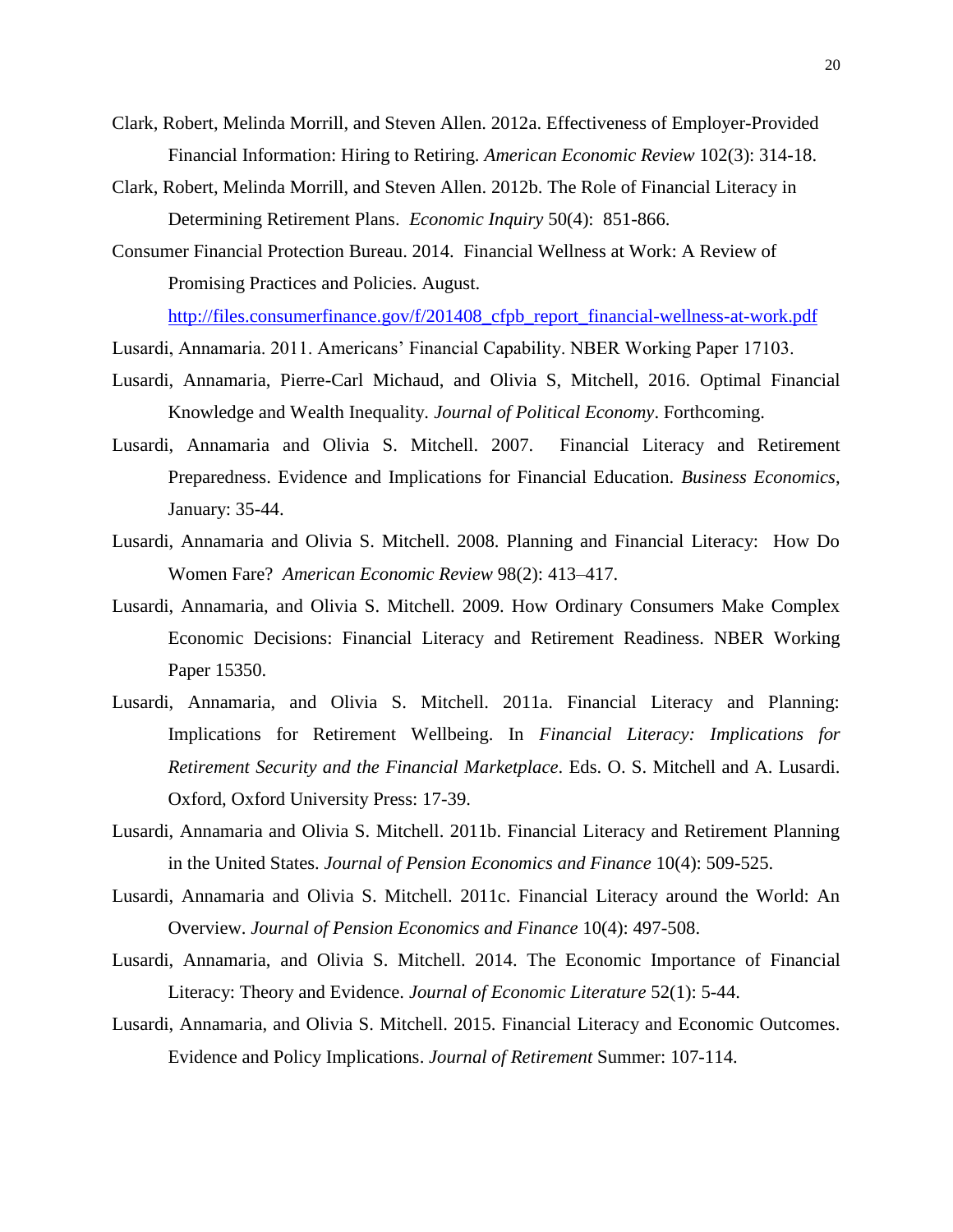- Lusardi, Annamaria, Olivia S. Mitchell, and Vilsa Curto. 2010. Financial Literacy among the Young. *Journal of Consumer Affairs* 44(2): 358-380.
- Simon, Curtis John Warner, and Saul Pleeter. 2015. Discounting, Cognition, and Financial Awareness: New Evidence from a Change in the Military Retirement System, *Economic Inquiry* 53(1): 318-334.
- Todd, Petra E. 2014. *Advanced Microeconometric Techniques and Applications*. Unpublished manuscript, University of Pennsylvania.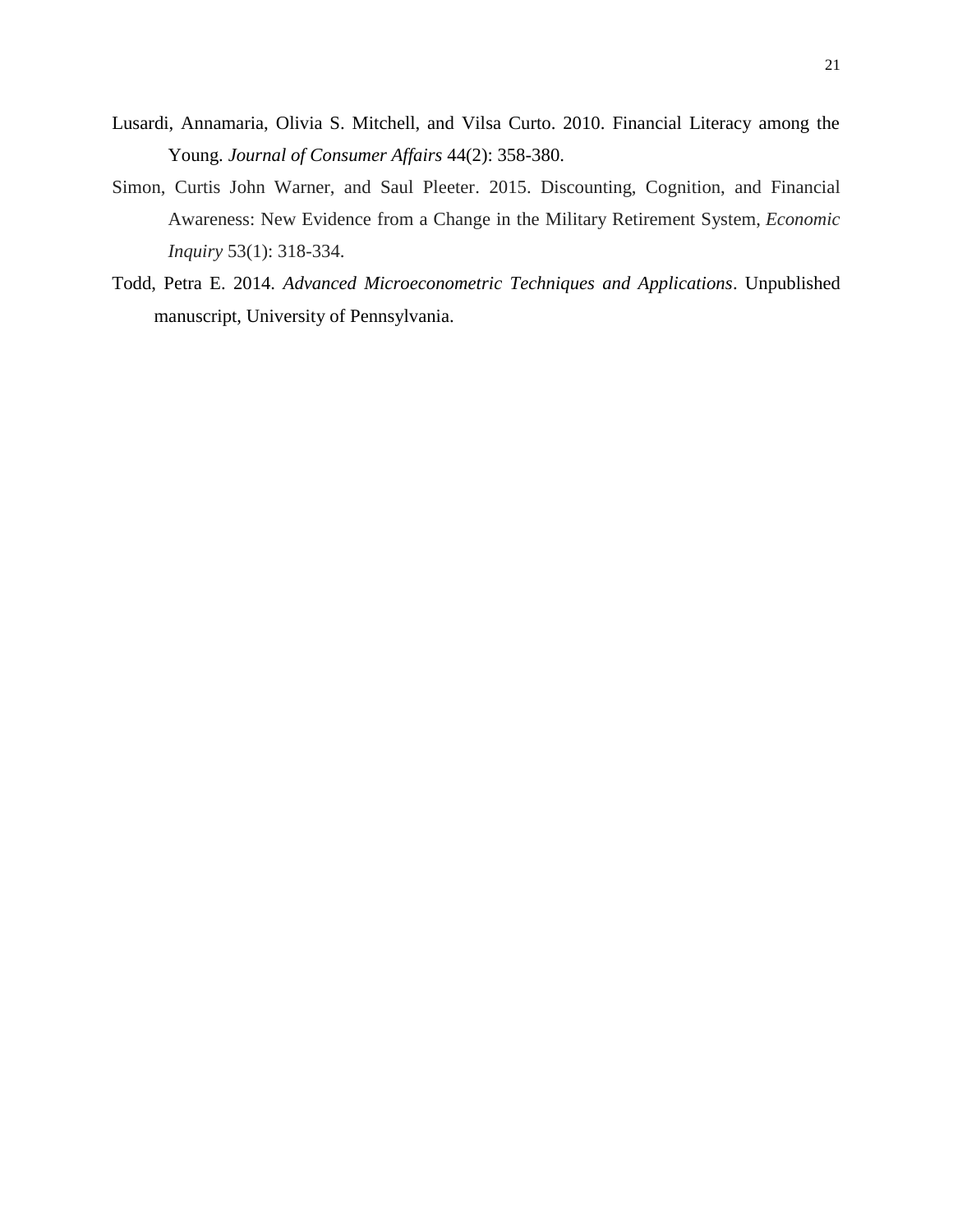|                                     |        |                            |       | (Nonpart.- | T-test for   |
|-------------------------------------|--------|----------------------------|-------|------------|--------------|
| <b>Variable</b>                     | Total  | Nonrespondents Respondents |       | Part.)     | significance |
| % Participants in Pretax Only       | 66.86  | 66.39                      | 69.41 | $-3.02$    | ***          |
| % Participants in Roth Only         | 8.13   | 7.97                       | 9.00  | $-1.03$    | $\ast$       |
| % Participants in Both              | 8.96   | 8.53                       | 11.20 | $-2.67$    | ***          |
| % Salary Contribution               | 7.32   | 7.00                       | 9.02  | $-2.02$    | ***          |
| Total balance (\$100k), Pretax Only | 1.51   | 1.37                       | 2.26  | $-0.89$    | ***          |
| % Balance in equity, Pretax Only    | 52.54  | 52.16                      | 54.56 | $-2.40$    | ***          |
| % Contribution in equity            | 57.19  | 56.89                      | 58.66 | $-1.77$    | $\ast\ast$   |
| Age                                 | 44.34  | 43.67                      | 47.90 | $-4.22$    | ***          |
| Male                                | 0.57   | 0.57                       | 0.57  | 0.00       |              |
| Married                             | 0.62   | 0.60                       | 0.69  | $-0.08$    | ***          |
| Salary (\$10k)                      | 9.82   | 9.68                       | 10.55 | $-0.87$    | ***          |
| Tenure (years)                      | 12.26  | 11.78                      | 14.83 | $-3.05$    | ***          |
| N                                   | 21,192 | 17,835                     | 3,357 |            |              |

**Table 1. Comparison of Observables for Learning Module Respondents and Nonrespondents**

Note: \*\*\* Significant at the 0.01 level; \*\* Significant at the 0.05 level; \* Significant at the 0.10 level.

This table summarizes key variables for all 2013 Federal Reserve System 401(k) plan participants who responded to the financial knowledge questions in the Learning Module as well as for those who did not. All data are taken from the institution's administrative records and refer to active employees (i.e., not retired, vested terminated, or deceased).

Diff.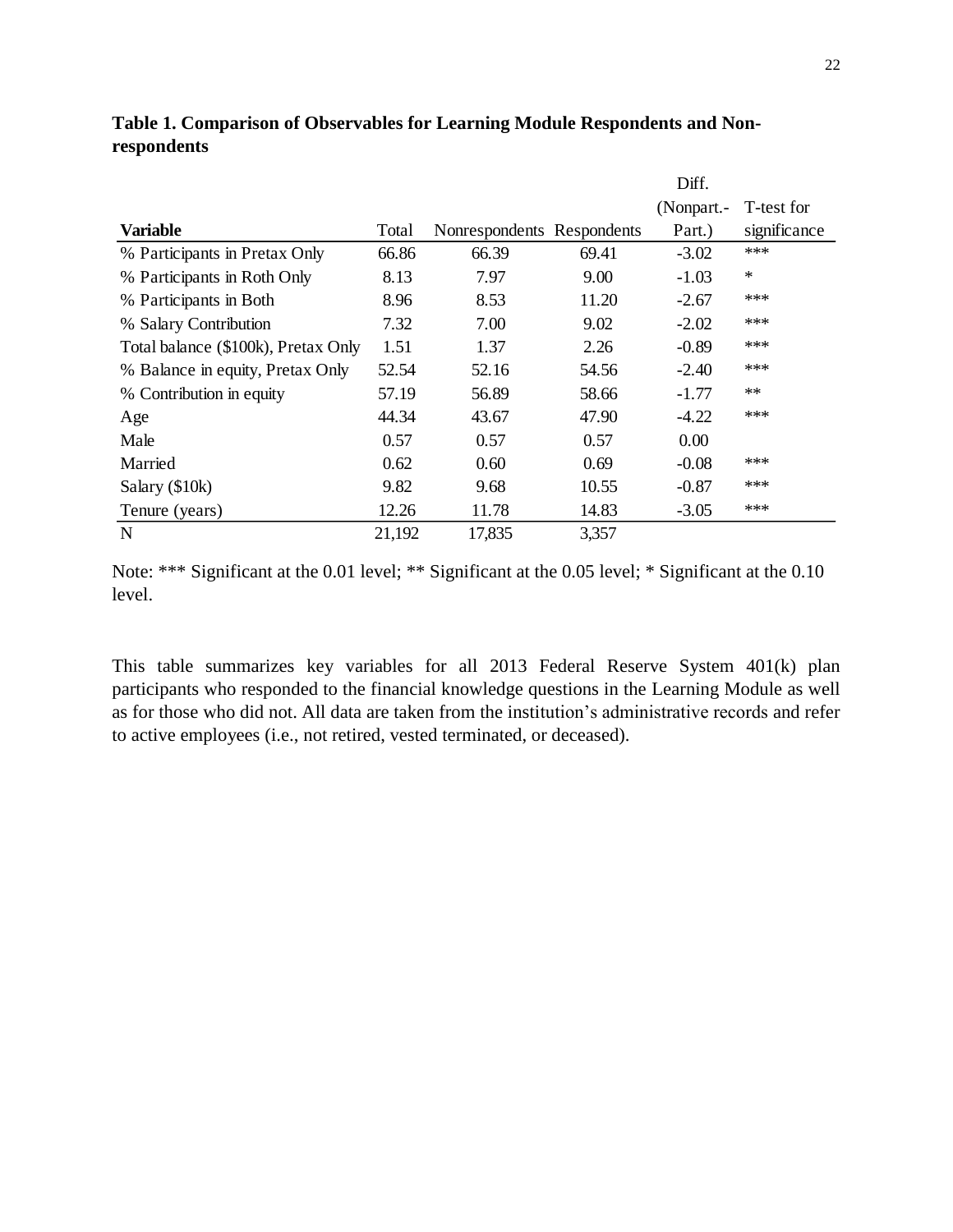# **Table 2. Results of Financial Literacy Assessment**

|                                                                                                                                                                                                                                                                                                                                                         | % correct | S.D  |
|---------------------------------------------------------------------------------------------------------------------------------------------------------------------------------------------------------------------------------------------------------------------------------------------------------------------------------------------------------|-----------|------|
| <b>Financial Literacy Questions:</b>                                                                                                                                                                                                                                                                                                                    |           |      |
| Suppose you had \$100 in a savings account and the interest rate was 2% per<br>year. After 5 years, how much do you think you would have in the account if<br>you left the money to grow? More than \$110, Exactly \$110, Less than \$110,<br>DK, RF                                                                                                    | 0.75      | 0.44 |
| Imagine that the interest rate on your savings account was 1% per year and<br>inflation was 2% per year. After 1 year, how much would you be able to buy<br>with the money in this account? More than today, Exactly the same, Less than<br>today, DK, RF                                                                                               | 0.91      | 0.29 |
| True or False? Buying a single company's stock usually provides a safer return<br>than a stock mutual fund. True, False, DK, RF                                                                                                                                                                                                                         | 0.85      | 0.35 |
| Assume you were in the 25% tax bracket (you pay \$0.25 in tax for each dollar<br>earned) and you contributed \$100 pretax to an employer's $401(k)$ plan. Your<br>take-home pay (what's in your paycheck after all taxes and other payments are<br>taken out) will then: Decline by \$100, Decline by \$75, Decline by \$50, Remain<br>the same, DK, RF | 0.43      | 0.50 |
| Assume that an employer matched employee contributions dollar for dollar. If<br>the employee contributed \$100 to the $401(k)$ plan, his account balance in the<br>plan including his contribution would: Increase by \$50, Increase by \$100,<br><b>Increase by \$200, Remain the same, DK, RF</b>                                                     | 0.76      | 0.43 |
| Financial Knowledge Index Score (number of questions answered correctly)                                                                                                                                                                                                                                                                                | 3.71      | 1.23 |
| Note: DK refers to "do not know" and RF to "refuse to answer."                                                                                                                                                                                                                                                                                          |           |      |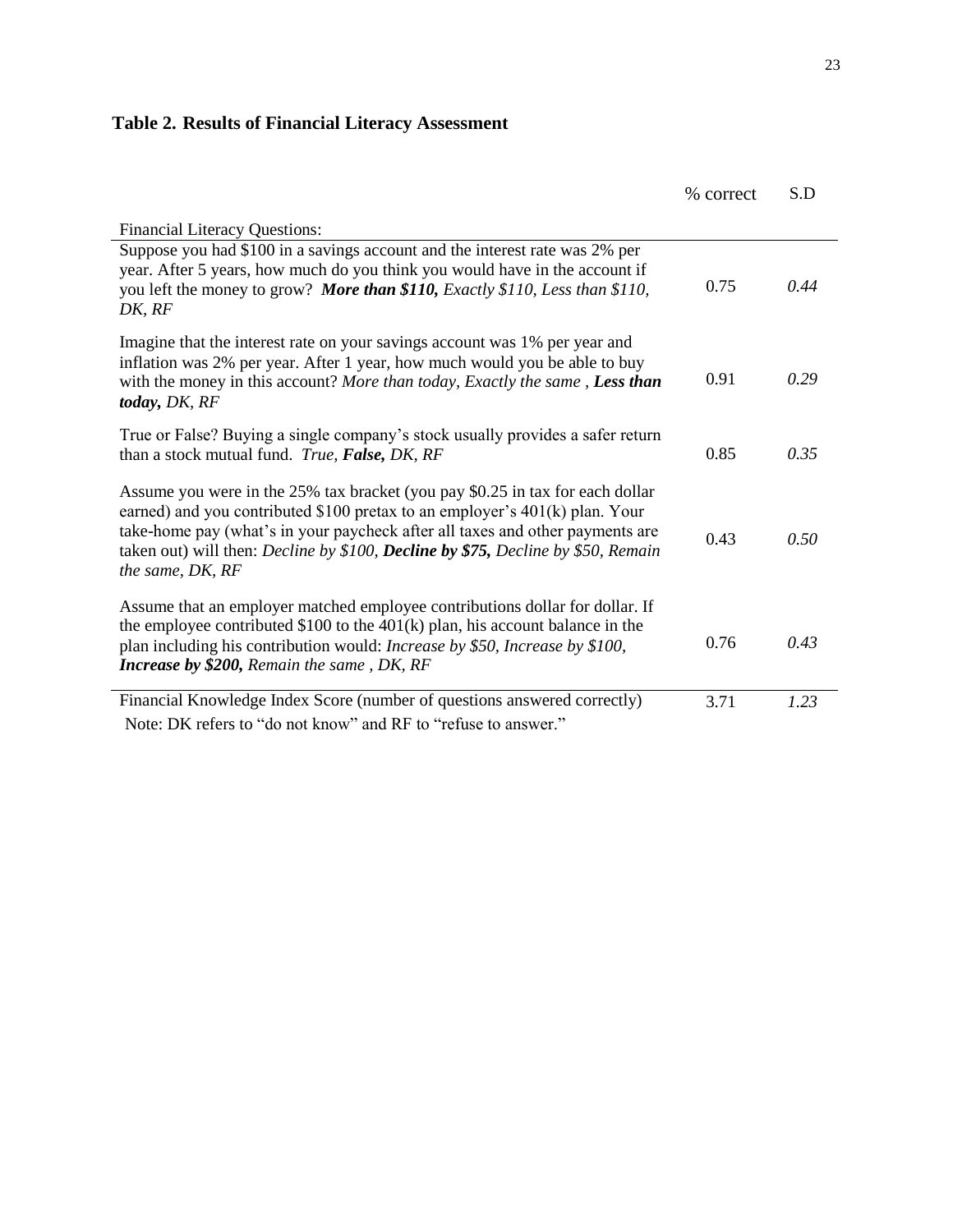# **Table 3. Heterogeneity in Financial Literacy Scores**

|                        | % Survey Respondents by   |                            |         | Financial      |          |       |
|------------------------|---------------------------|----------------------------|---------|----------------|----------|-------|
|                        | Financial Knowledge Index |                            |         | Literacy Index |          |       |
|                        |                           | (row percentages reported) |         |                |          |       |
| Variable               | $0-1$                     | $2 - 3$                    | $4 - 5$ | Mean           | Std.Dev. | $\,N$ |
| Age                    |                           |                            |         |                |          |       |
| $<$ 30                 | 4.5                       | 28.1                       | 67.3    | 3.8            | 1.1      | 199   |
| 30-39                  | 5.0                       | 27.2                       | 67.8    | 3.8            | 1.2      | 519   |
| 40-49                  | 5.4                       | 27.7                       | 66.9    | 3.8            | 1.2      | 795   |
| 50-59                  | 4.6                       | 30.4                       | 65.0    | 3.8            | 1.2      | 1,115 |
| $>= 60$                | 2.9                       | 27.9                       | 69.2    | 3.9            | 1.1      | 380   |
| <b>Sex</b>             |                           |                            |         |                |          |       |
| Men                    | 2.9                       | 22.5                       | 74.7    | 4.0            | 1.1      | 1,741 |
| Women                  | 7.1                       | 37.2                       | 55.7    | 3.5            | 1.2      | 1,267 |
| <b>Marital Status</b>  |                           |                            |         |                |          |       |
| Married                | 4.0                       | 26.5                       | 69.5    | 3.9            | 1.1      | 2,079 |
| Non-married            | 6.1                       | 33.5                       | 60.4    | 3.6            | 1.2      | 929   |
| Tenure                 |                           |                            |         |                |          |       |
| $<$ 10 years           | 4.8                       | 27.7                       | 67.5    | 3.8            | 1.2      | 1,348 |
| 10 to 14 years         | 3.1                       | 28.0                       | 68.9    | 3.9            | 1.1      | 354   |
| 15 to 19 years         | 5.3                       | 31.3                       | 63.4    | 3.7            | 1.2      | 374   |
| $>=20$ years           | 4.7                       | 29.3                       | 66.0    | 3.8            | 1.2      | 932   |
| Salary                 |                           |                            |         |                |          |       |
| $<$ \$50,000           | 15.6                      | 48.3                       | 36.1    | 2.9            | 1.3      | 263   |
| \$50,000 to \$99,999   | 6.2                       | 36.7                       | 57.2    | 3.5            | 1.2      | 1,235 |
| \$100,000 to \$149,999 | 1.7                       | 21.0                       | 77.4    | 4.1            | 1.0      | 1,007 |
| \$150,000 to \$199,999 | 1.7                       | 15.4                       | 82.8    | 4.2            | 1.0      | 344   |
| \$200,000 to \$249,999 | 0.0                       | 14.7                       | 85.3    | 4.3            | 0.8      | 109   |
| > \$250,000            | 0.0                       | 4.0                        | 96.0    | 4.7            | 0.6      | 50    |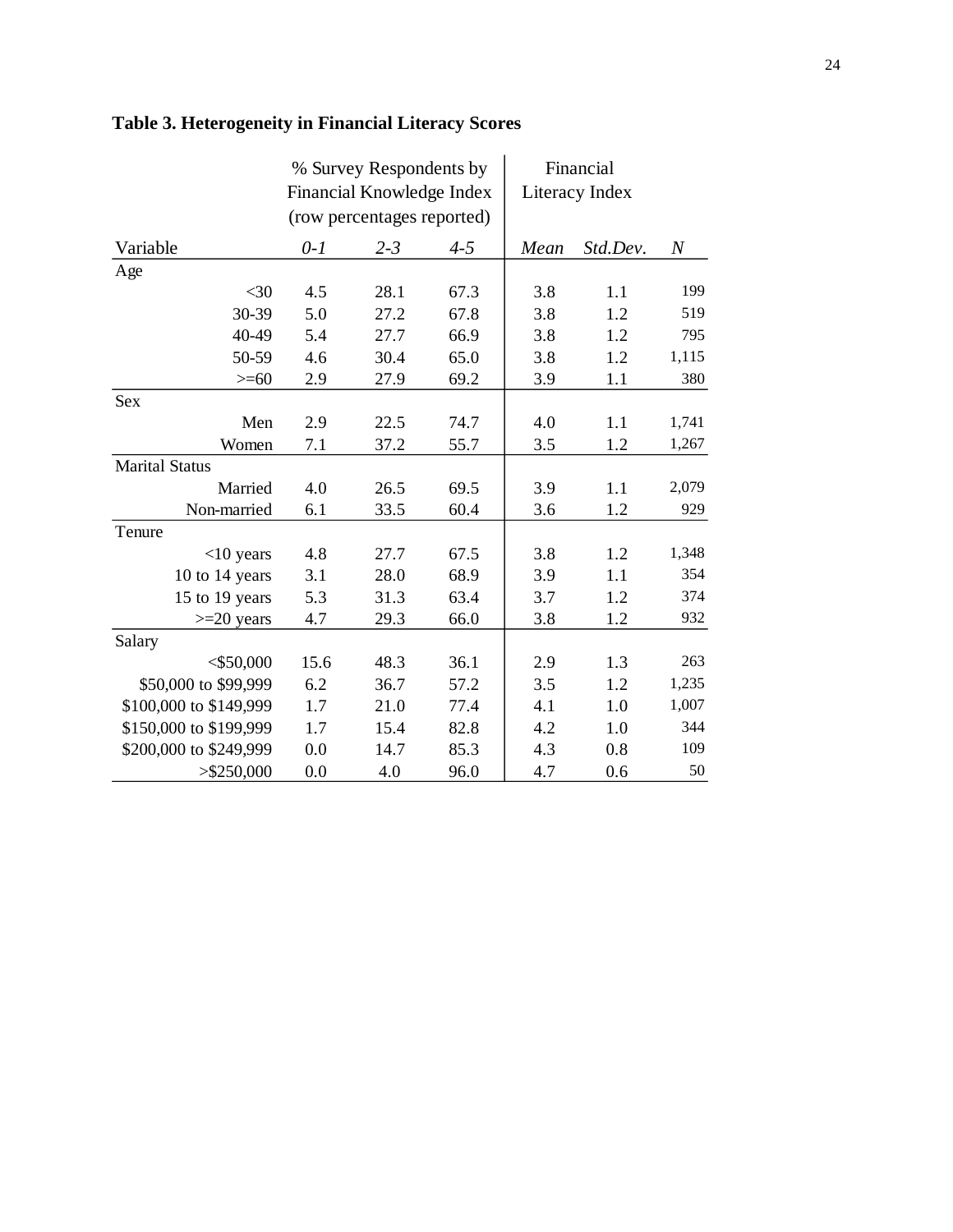#### **Table 4. Determinants of Pension Participation: All Employees, April 2013** Probit models, marginal effects reported.

|                                               | Full          | Full          | Surveyed in   |
|-----------------------------------------------|---------------|---------------|---------------|
|                                               | sample        | sample        | 2013          |
| Age                                           | 0.0004        | 0.0002        | 0.0004        |
|                                               | (0.0003)      | (0.0003)      | (0.0006)      |
| Male                                          | $-0.0199$ *** | $-0.0191$ *** | $-0.0044$     |
|                                               | (0.0047)      | (0.0047)      | (0.0093)      |
| Married                                       | $0.0094$ *    | $0.0090*$     | 0.0037        |
|                                               | (0.0051)      | (0.0051)      | (0.0101)      |
| Salary (\$10k)                                | $0.0183$ ***  | $0.0177$ ***  | $0.0078$ ***  |
|                                               | (0.0007)      | (0.0007)      | (0.0015)      |
| Tenure                                        | $-0.0080$ *** | $-0.0080$ *** | $-0.0045$ *** |
|                                               | (0.0003)      | (0.0003)      | (0.0005)      |
| Learning Module                               |               | $0.0627$ ***  |               |
|                                               |               | (0.0054)      |               |
| Med. Fin. Knowl. Index (2-3)                  |               |               | $0.0675$ ***  |
|                                               |               |               | (0.0122)      |
| High Fin. Knowl. Index (4-5)                  |               |               | $0.1343$ ***  |
|                                               |               |               | (0.0225)      |
| $\mathbf N$                                   | 21,192        | 21,192        | 3,357         |
| R-square                                      | 0.142         | 0.147         | 0.133         |
| Mean of dep var                               | 0.840         | 0.840         | 0.896         |
| St.dev of dep var                             | 0.367         | 0.367         | 0.305         |
| Note: * $p<0.10$ , ** $p<0.05$ , *** $p<0.01$ |               |               |               |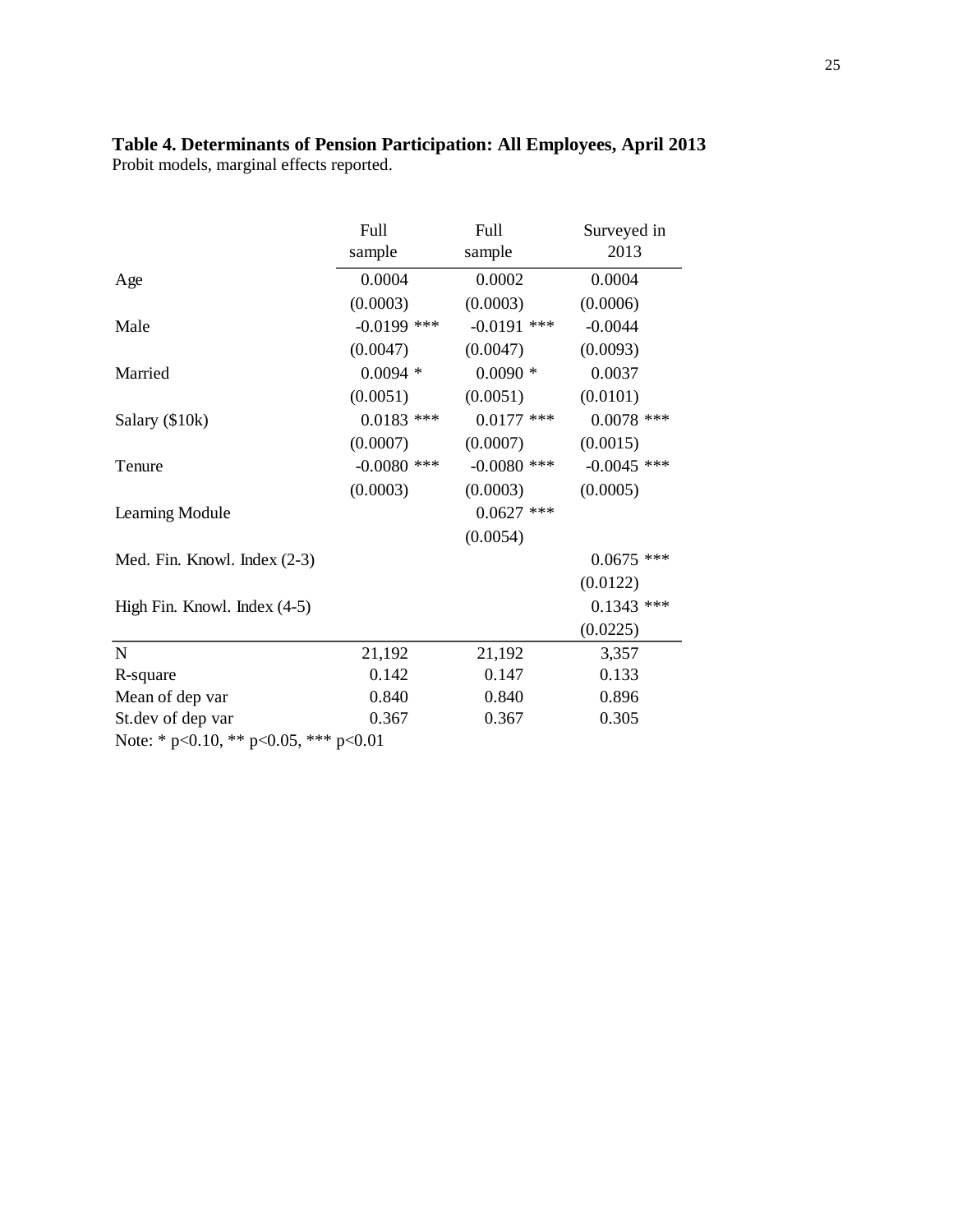|                                               |              | Plan contribution rate |               |
|-----------------------------------------------|--------------|------------------------|---------------|
|                                               | Plan         | Plan                   | Surveyed & in |
|                                               | participants | participants           | plan in 2013  |
| Age                                           | $0.0012$ *** | $0.0012$ ***           | $0.0012$ ***  |
|                                               | (0.0001)     | (0.0001)               | (0.0001)      |
| Male                                          | $-0.0020$ ** | $-0.0021$ **           | $-0.0033$     |
|                                               | (0.0009)     | (0.0009)               | (0.0024)      |
| Married                                       | 0.0000       | 0.0000                 | 0.0022        |
|                                               | (0.0009)     | (0.0009)               | (0.0026)      |
| Salary (\$10k)                                | $0.0004$ *** | $0.0004$ ***           | $-0.0008$ *** |
|                                               | (0.0001)     | (0.0001)               | (0.0002)      |
| Tenure                                        | 0.0001       | 0.0000                 | $0.0002$ *    |
|                                               | (0.0001)     | (0.0001)               | (0.0001)      |
| Learning Module                               |              | $0.0104$ ***           |               |
|                                               |              | (0.0012)               |               |
| Med Fin. Knowl. Index (2-3)                   |              |                        | $0.0143$ **   |
|                                               |              |                        | (0.0057)      |
| High Fin. Knowl. index (4-5)                  |              |                        | $0.0255$ ***  |
|                                               |              |                        | (0.0055)      |
| $\mathbf N$                                   | 17,791       | 17,791                 | 3,008         |
| R-square                                      | 0.073        | 0.078                  | 0.064         |
| Mean of dep var                               | 0.087        | 0.087                  | 0.101         |
| St.dev of dep var                             | 0.057        | 0.057                  | 0.062         |
| Note: * $p<0.10$ , ** $p<0.05$ , *** $p<0.01$ |              |                        |               |

**Table 5. Determinants of Employee Contributions in 2013** (as a % of salary) OLS models.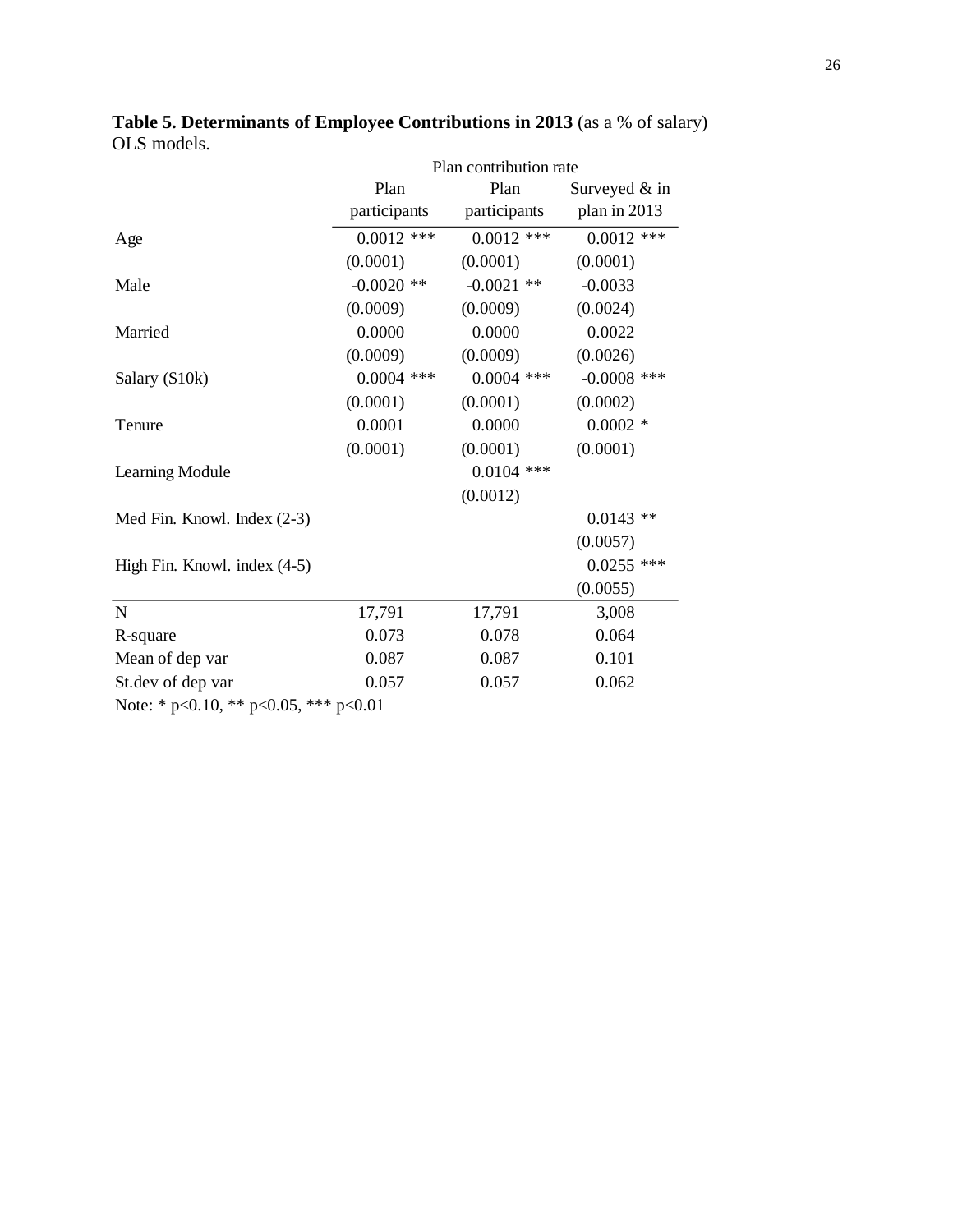|                                       | Plan          | Plan          | Surveyed $&$ in |
|---------------------------------------|---------------|---------------|-----------------|
|                                       | participants  | participants  | plan in 2013    |
| Age                                   | $-0.0057$ *** | $-0.0058$ *** | $-0.0065$ ***   |
|                                       | (0.0002)      | (0.0002)      | (0.0006)        |
| Male                                  | $0.0498$ ***  | $0.0497$ ***  | $0.0393$ ***    |
|                                       | (0.0043)      | (0.0043)      | (0.0108)        |
| Married                               | $0.0160$ ***  | $0.0159$ ***  | $0.0230$ **     |
|                                       | (0.0047)      | (0.0047)      | (0.0117)        |
| Salary (\$10k)                        | $0.0139$ ***  | $0.0137$ ***  | $0.0070$ ***    |
|                                       | (0.0005)      | (0.0005)      | (0.0014)        |
| Tenure                                | $-0.0035$ *** | $-0.0035$ *** | $-0.0033$ ***   |
|                                       | (0.0003)      | (0.0003)      | (0.0006)        |
| Learning Module                       |               | $0.0369$ ***  |                 |
|                                       |               | (0.0059)      |                 |
| Med Fin. Knowl. Index (2-3)           |               |               | $**$<br>0.0559  |
|                                       |               |               | (0.0264)        |
| High Fin. Knowl. index (4-5)          |               |               | $0.1463$ ***    |
|                                       |               |               | (0.0260)        |
| $\mathbf N$                           | 17,791        | 17,791        | 3,008           |
| R-square                              | 0.107         | 0.109         | 0.146           |
| Mean of dep var                       | 0.572         | 0.572         | 0.587           |
| St.dev of dep var                     | 0.298         | 0.298         | 0.302           |
| Note: * p<0.10, ** p<0.05, *** p<0.01 |               |               |                 |

**Table 6. Determinants of Portfolio Share in Equities: Employees in 2013** OLS models.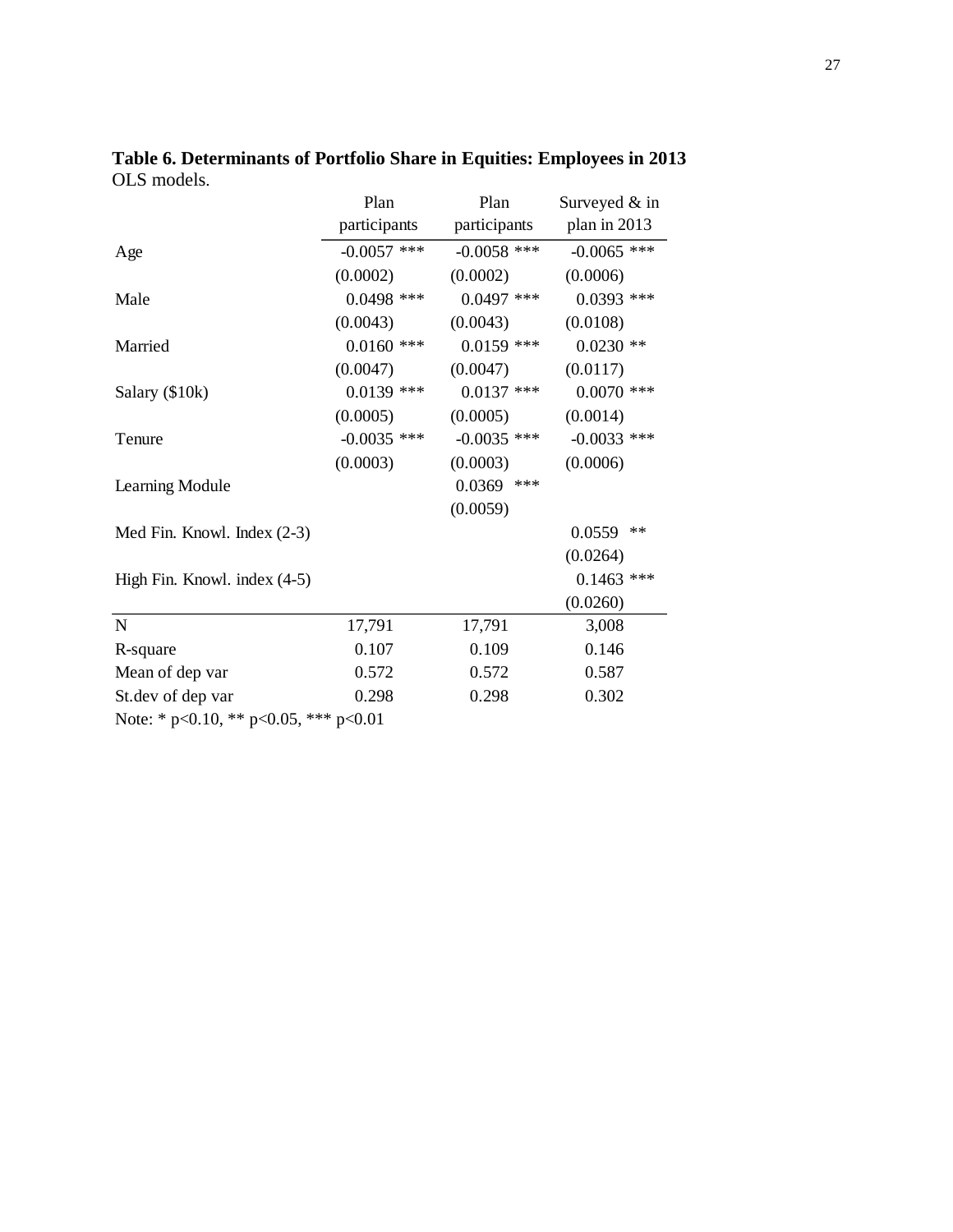### **Table 7. Probability of Stopping or Starting Contributions in 2014, Relative to 2013, as a Function of Taking the Learning Module and Other Variables**

|                                                      | <b>Stop participating</b> |                  | <b>Start participanting</b> |                  |  |
|------------------------------------------------------|---------------------------|------------------|-----------------------------|------------------|--|
|                                                      | Plan participants in 2013 |                  | Non-participants in 2013    |                  |  |
| Learning Module                                      | $-0.0370$ ***             | ***<br>$-0.0377$ | $0.0289*$                   | $0.0463$ ***     |  |
|                                                      | (0.0042)                  | (0.0041)         | (0.0175)                    | (0.0177)         |  |
| Age                                                  |                           | $0.0005$ **      |                             | $-0.0021$<br>*** |  |
|                                                      |                           | (0.0002)         |                             | (0.0005)         |  |
| Male                                                 |                           | $0.0129$ ***     |                             | $-0.0167$ *      |  |
|                                                      |                           | (0.0038)         |                             | (0.0085)         |  |
| Married                                              |                           | $-0.0189$ ***    |                             | $-0.0002$        |  |
|                                                      |                           | (0.0042)         |                             | (0.0087)         |  |
| Salary (\$10k)                                       |                           | $-0.0021$ ***    |                             | $0.0061$ ***     |  |
|                                                      |                           | (0.0005)         |                             | (0.0010)         |  |
| Tenure                                               |                           | $0.0008$ ***     |                             | $-0.0050$ ***    |  |
|                                                      |                           | (0.0002)         |                             | (0.0005)         |  |
| $\mathbf N$                                          | 17,538                    | 17,538           | 3,329                       | 3,329            |  |
| R-square                                             | 0.009                     | 0.018            | 0.040                       | 0.168            |  |
| Mean of dep var                                      | 0.071                     | 0.071            | 0.116                       | 0.116            |  |
| St.dev of dep var                                    | 0.257                     | 0.257            | 0.320                       | 0.320            |  |
| Note: $* n \le 0.10$ $** n \le 0.05$ $** n \le 0.01$ |                           |                  |                             |                  |  |

Note: \* p<0.10, \*\* p<0.05, \*\*\* p<0.01

Probit models, marginal effects reported.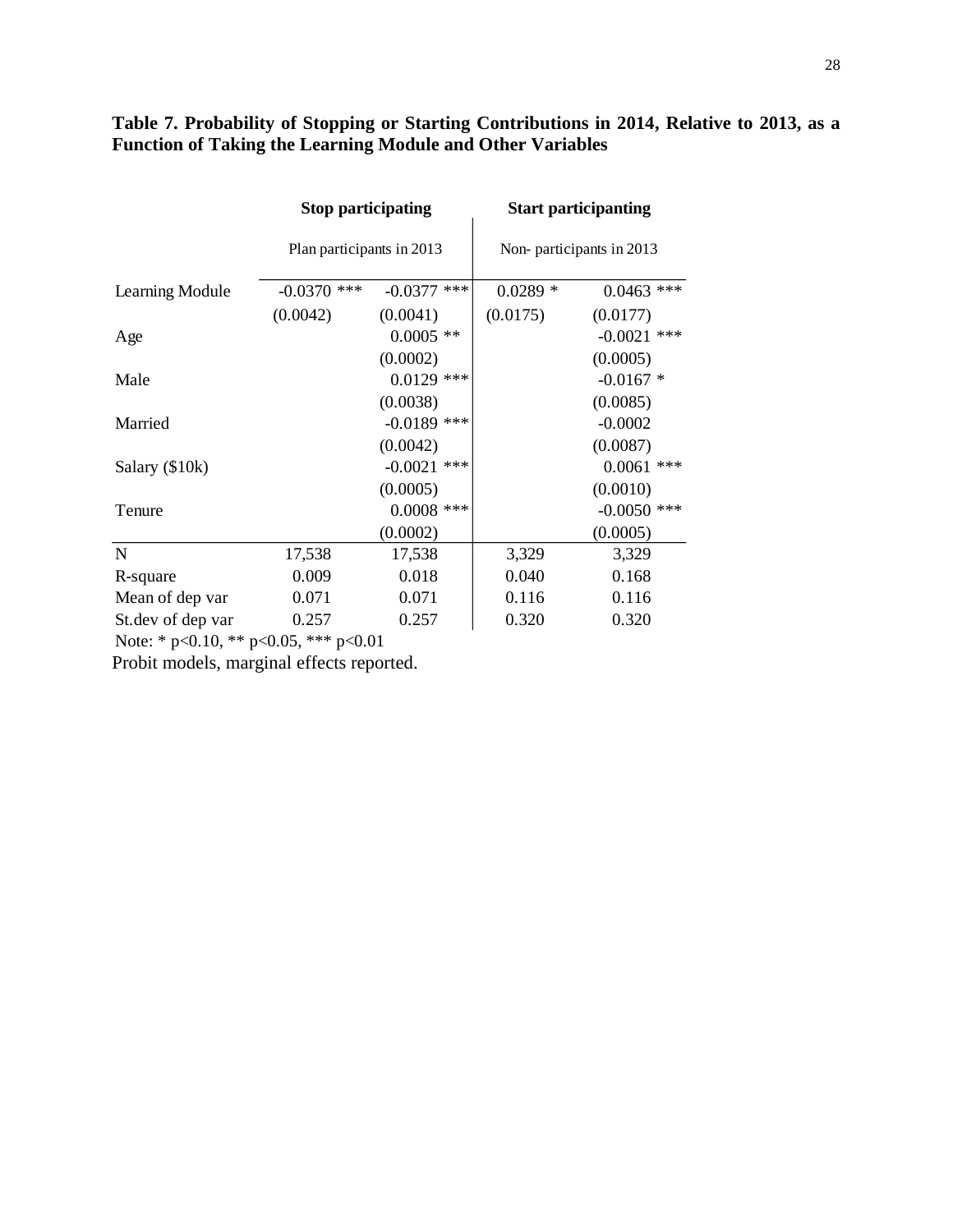|                              | <b>Took Learning</b> | % Salary     | % Equity       |
|------------------------------|----------------------|--------------|----------------|
|                              | Module               | contribution | allocation     |
|                              | Probit               | 1            | $\overline{c}$ |
| Age                          | $0.017$ ***          | $-0.001$     | $-0.035$ ***   |
|                              | (0.001)              | (0.002)      | (0.009)        |
| Male                         | 0.010                | $-0.005*$    | $0.024*$       |
|                              | (0.024)              | (0.003)      | (0.012)        |
| Married                      | 0.032                | $-0.002$     | $-0.033$       |
|                              | (0.026)              | (0.004)      | (0.021)        |
| Salary (\$10k)               | $0.017$ ***          | $-0.003$ **  | $-0.020$ **    |
|                              | (0.003)              | (0.002)      | (0.009)        |
| Tenure                       | $0.004$ ***          | 0.000        | $-0.009$ ***   |
|                              | (0.001)              | (0.000)      | (0.002)        |
| Med Fin. Knowl. Index (2-3)  |                      | $0.014$ **   | $0.054$ **     |
|                              |                      | (0.006)      | (0.026)        |
| High Fin. Knowl. index (4-5) |                      | $0.025$ ***  | $0.146$ ***    |
|                              |                      | (0.005)      | (0.026)        |
| Lambda                       |                      | $-0.172$     | $-2.132$ ***   |
|                              |                      | (0.120)      | (0.661)        |
| $\mathbf N$                  | 17,791               | 3,008        | 3,008          |
| R-square                     | 0.070                | 0.065        | 0.149          |
| Mean of dep var              | 0.169                | 0.101        | 0.587          |
| St.dev of dep var            | 0.375                | 0.062        | 0.302          |

**Appendix Table A.** Two-Stage Heckit Models Correcting for Sample Selection With Respect to Taking the Learning Module

Note: \* Significant at 0.10 level, \*\* Significant at 0.05 level,

\*\*\* Significant at 0.01 level.

Probit model in Column 1, OLS in columns 2 and 3.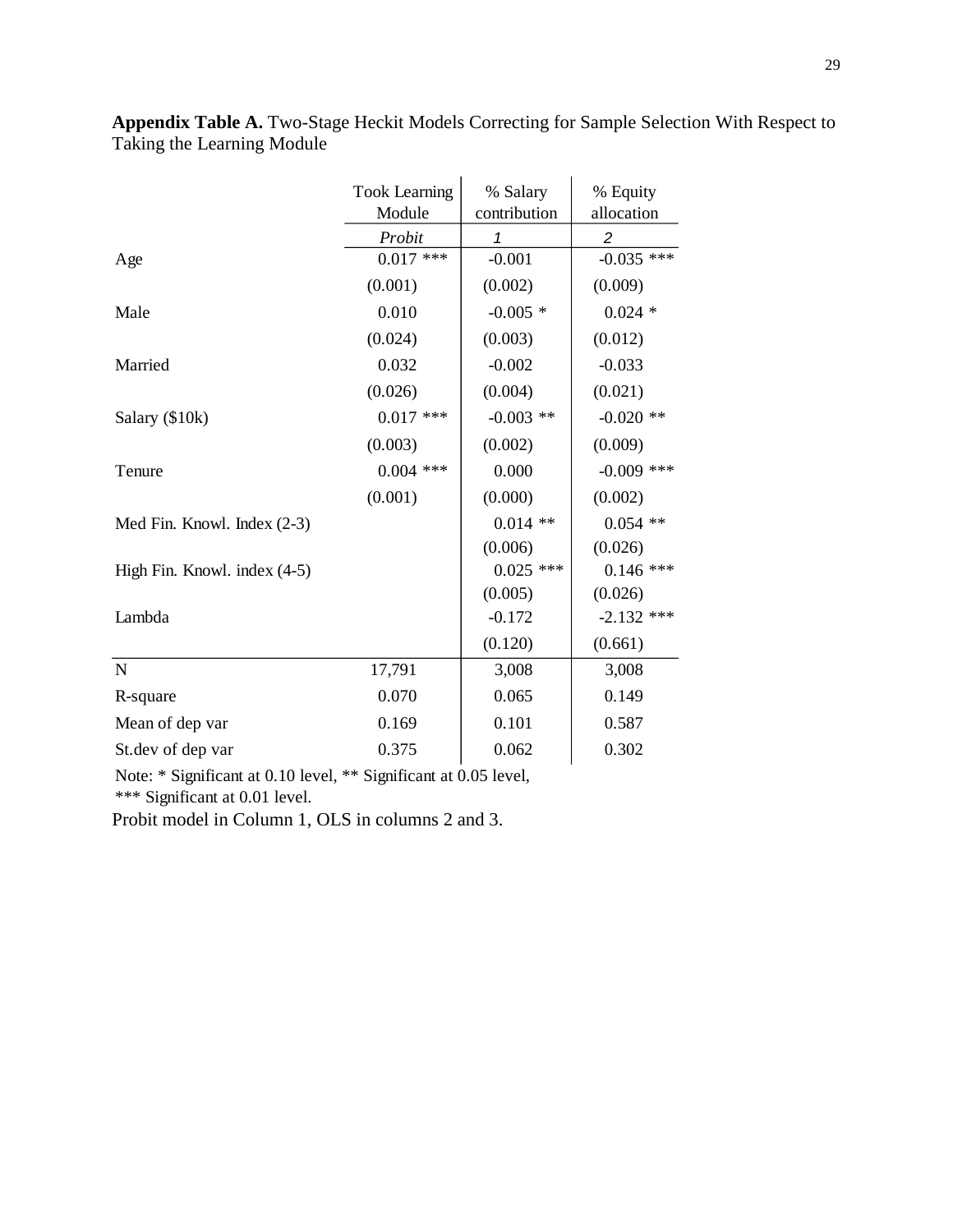### **Appendix Table B. Inverse Propensity Weighting Models: ATE refers to Average Treatment Effect in the Population.** (Treatment is Took Learning Module, ATE reported)

 $\mathbf{r}$ 

|                     | % Salary     | % Equity     |
|---------------------|--------------|--------------|
|                     | contribution | allocation   |
|                     |              | 2            |
| <b>ATE</b>          | 0.009<br>*** | 0.036<br>*** |
|                     | (0.001)      | (0.006)      |
| P0 <sub>mean</sub>  | 0.085<br>*** | 0.566<br>*** |
| Learning Module (0) | (0.000)      | (0.002)      |
| $ATE*$              | $0.106$ ***  | ***<br>0.063 |
|                     | (0.015)      | (0.010)      |
|                     | 17,791       | 17,791       |

\*ATE reported as a percentage